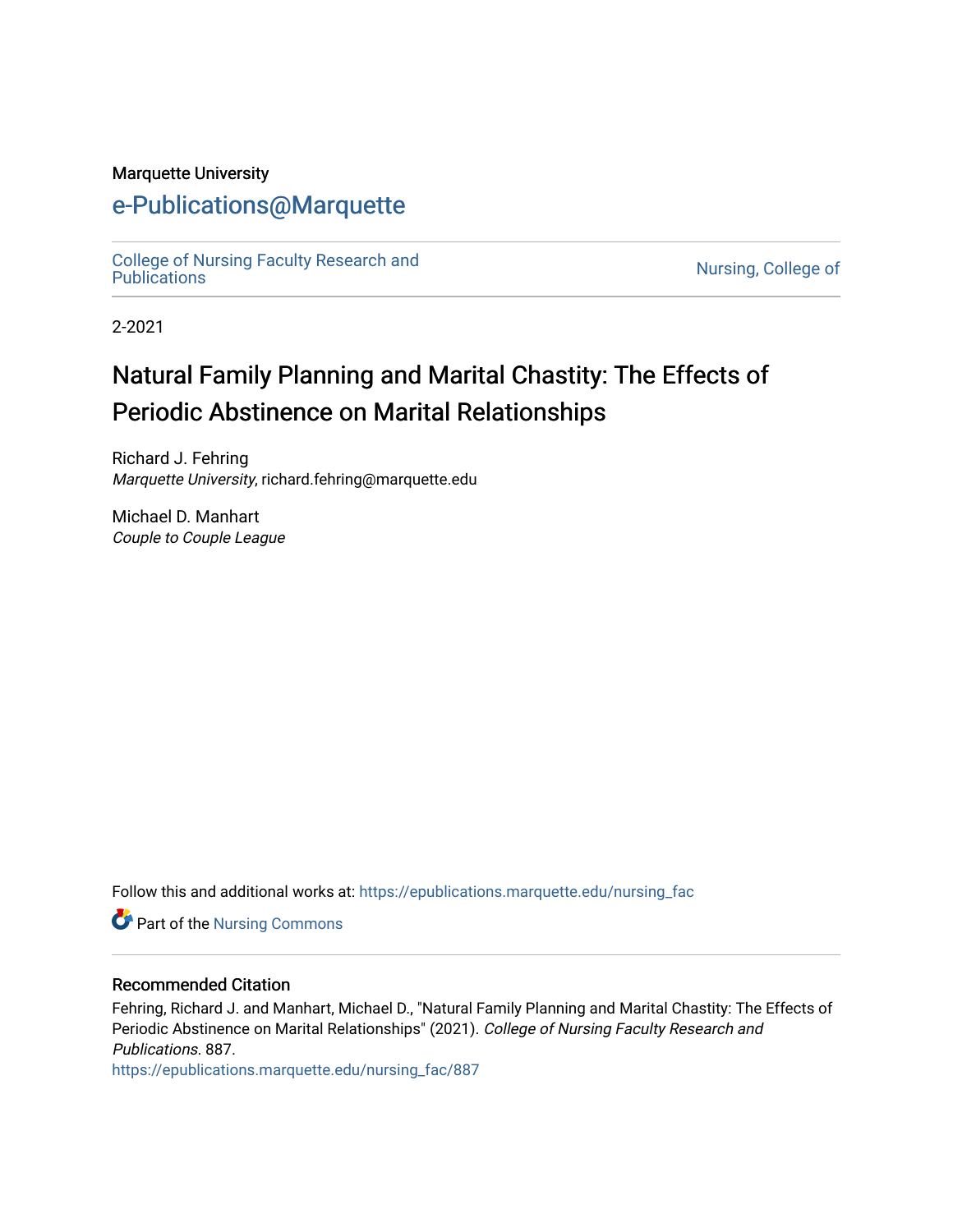**Marquette University**

# **e-Publications@Marquette**

## *Nursing Faculty Research and Publications/College of Nursing*

*This paper is NOT THE PUBLISHED VERSION***.**  Access the published version via the link in the citation below.

*The Linacre Quarterly*, Vol. 88, No. 1 (February 1, 2021): 42-55. [DOI.](https://0-doi-org.libus.csd.mu.edu/10.1177%2F0024363920930875) This article is © Catholic Medical Association and permission has been granted for this version to appear in [e-Publications@Marquette.](http://epublications.marquette.edu/) Catholic Medical Association does not grant permission for this article to be further copied/distributed or hosted elsewhere without the express permission from Catholic Medical Association.

# Natural Family Planning and Marital Chastity: The Effects of Periodic Abstinence on Marital Relationships

Richard J. Fehring Marquette University, Milwaukee, WI Michael D. Manhart Couple to Coupe League International, Cincinnati, OH

### Abstract

Marital chastity is the practice of periodic abstinence with use of natural family planning (NFP). The purpose of this study was to determine the influence of the most common methods of contraception (female sterilization, oral contraceptive pills, and condoms) and NFP on divorce/separation and cohabitation rates among reproductive age women. The study involved an extensive review of the literature on the effects of practice of NFP on marital dynamics and a statistical analysis of 2,550 ever-married women in the (2015–2017) National Survey of Family Growth data set. Importance of religion and frequency of church attendance were included in the analysis. With ever-use of NFP, 14 percent were divorced or separated, and 27 percent to 39 percent were divorced or separated with ever-use of oral contraceptive pills. Stepwise logistic regression indicated that ever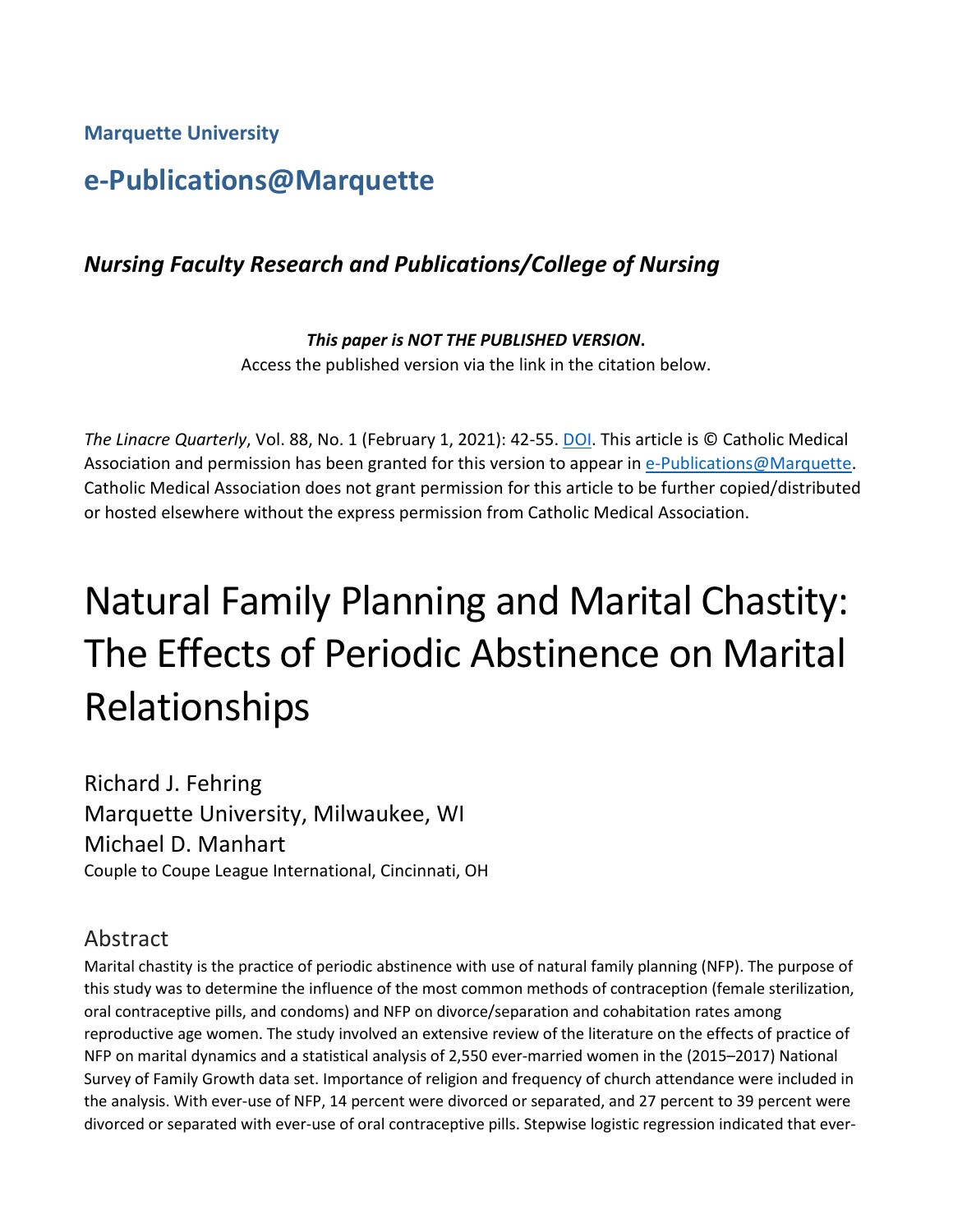use of contraception was associated with increased odds of divorce or separation (odds ratio [OR] = 2.05; confidence interval [CI]: 1.96–2.49) and cohabitation (2.95, CI: 2.20–3.95). Ever-use of NFP yielded 58 percent lower odds for divorce or separation. Frequent church attendance was associated with lower odds of divorce or separation and cohabitation. Although there are lower odds of divorce among NFP users, the reason might be due to their religiosity.

#### Summary:

This study showed that ever-use of natural family planning (NFP) among ever-married women was associated with 58 percent lower odds of divorce than among women who never-used NFP. Ever-use of contraceptive methods was associated with two times the odds of divorce and four times for cohabitation compared to those women who never-used those methods. Use of periodic abstinence with NFP is the practice of marital chastity and is thought to strengthen the marital relationship.

### Keywords

Cohabitation, Contraception, Divorce, Marriage, Natural family planning

Self-discipline…is a shining witness to the chastity of husband and wife and, far from being a hindrance to their love of one another, transforms it by giving it a more truly human character…it brings to family life abundant fruits of tranquility and peace.

Pope Saint Paul VI—*Humanae Vitae*

Natural family planning (NFP) refers to methods utilized to monitor a woman's naturally occurring biological markers of fertility. These natural biological markers are used to estimate the fertile and infertile phases of the menstrual cycle. Knowledge of the fertile and infertile phases of the menstrual cycle provides couples with information they can use to achieve or to avoid pregnancy. Abstinence from sexual intercourse is practiced during the fertile times of the menstrual cycle if a couple wishes to avoid pregnancy, and sexual intercourse is performed during the fertile phase if they wish to achieve a pregnancy. The practice of periodic abstinence (PA) during the fertile phase of the menstrual cycle with the use of NFP is essentially the practice of marital chastity.

Cardinal Jospeh Suenens (1962, 97–105) in his book *Love and Control* reminded us that all persons are obliged to practice sexual self-control before marriage, after marriage, or even if a person never marries. He said that too many people think that an unmarried person's obligation to be chaste ends with marriage. However, there is chastity in marriage and chastity outside of marriage. A celibate's sexual life is ordered by "chastity's forbidding anything contrary to the virtue." In marriage, "chastity orders the couple's sexual life by placing it in the service of conjugal love." The *Catechism of the Catholic Church* (*CCC*) defines chastity as "the successful integration of sexuality within the person and thus the inner unity of man in his bodily and spiritual being" (*CCC* 561). Two constitutive elements of chastity are self-gift, manifest by all as friendship and in marriage as a lifelong fidelity to another, and self-mastery, the lifelong effort to place our bodily urges at the service of a higher calling (*CCC* 1994, 563–64). Pope Saint John Paul II indicated that use of contraception in marriage "contradicts the full truth of the sexual act at the proper expression of conjugal love and is opposed to the virtue of chastity" (*Evangelium Vitae* 1995 Section 13). In this context, use of NFP within marriage helps couples to maintain the proper expression of conjugal love.

Catholics are not alone in promoting the benefits of NFP and PA. Dr. Kyusaku Ogino (1934, 78–80), one of the original developers of a calendar-based method of NFP or what was eventually called "rhythm," also had an intuitive understanding of using PA within married life. He was a non-Catholic obstetrician/gynecologist from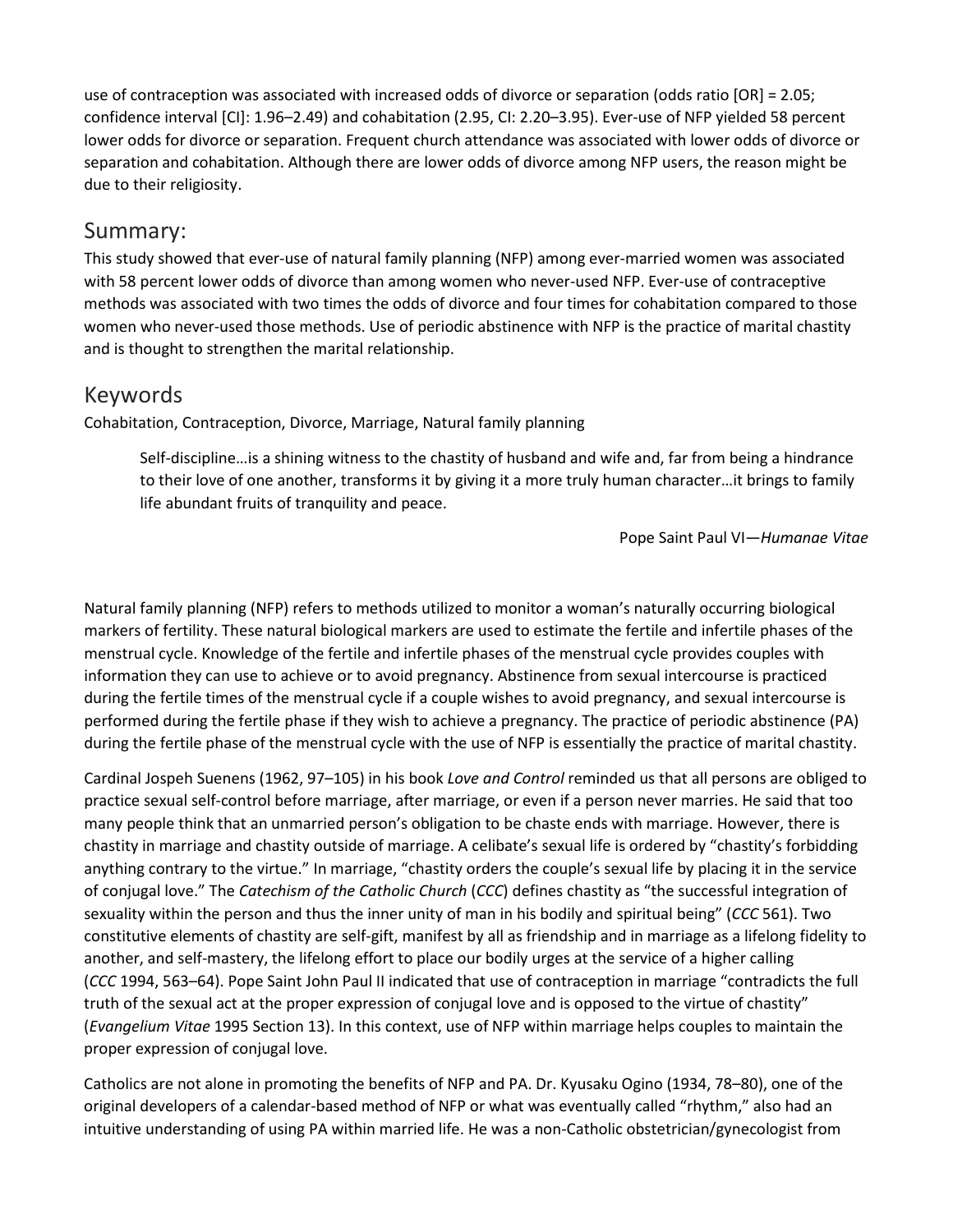Japan. He said PA and the development of sexual self-control can help a person be more open to the needs of one's spouse. If one can quiet his or her needs, then one can be open to the needs of another, particularly one's spouse. Quieting one's physical desires can help a person to be aware of emotional times in the life of the spouse. Dr. Ogino referred to the fertile phase of the menstrual cycle as a holy time.

Developers and promoters of other NFP methods maintain that the practice of PA and the resultant broader expression of sexuality are dynamics that can strengthen marriage (Hilgers 1991, 51–56). The often cited positive dynamics of practicing NFP include a greater understanding of human fertility and the menstrual cycle, increased communication between the spouses on family planning matters and how to best express sexuality, increased self-mastery, increased intimacy, an appreciation for intercourse, and increased spiritual well-being (McCusker 1977, 335–39; Tortorici 1979, 199–206; Borkman and Shivanandan 1984, 61–65; Fehring and Lawrence 1994, 22; Rodriguez and Fehring 2012, 229–33). Others attest that the practice of NFP is stressful to the married couple and detrimental to marriage due in large part to the perceived lack of spontaneity, difficulty with PA, and fear over an unintended pregnancy (Fragstein, Flynn, and Royston 1988, 75–76; Klann, Halweg, and Hank 1988, 68; Finley 1992, 206–7; Oddens 1999, 280–83).

Pope Saint John Paul II (1984, 62–67) reflecting on the teachings of the encyclical *Humanae Vitae* said that marital love is, by its nature, linked with chastity that is manifested as mastery over oneself, that is, continence, and, in particular, PA. Pope Saint Paul VI (1968, 16–17) in his encyclical *Humanae Vitae* indicated that the practice of PA, required with NFP methods, would result in many benefits for the marital relationship including "it [PA] favors attention for one's partner, helps both parties drive out selfishness … and deepens their sense of responsibility. By its means, parents acquire the capacity of having a deeper and more efficacious influence in the education of their offspring" (*Humanae Vitae* 21).

Pope Saint Paul VI did not provide scientific evidence for his assertion that NFP can be helpful for marriage but did call on scientists to provide evidence for the effectiveness of methods of NFP. Effectiveness of NFP methods can be evaluated not only based on how effective they are in helping couples avoid pregnancy but also how the practice of PA and marital chastity affects the marital bond.

In this article, we will review the research on how PA and NFP impact marital life. This article will have two parts. In the first part, a literature review will be conducted to assess marital dynamics in couples using NFP and PA, including method satisfaction, sexual intimacy, intercourse frequency, self-esteem, spiritual well-being, and divorce. The second part of this article will be a new statistical analysis illustrating PA and NFP are associated with lower odds of divorce or separation and lower odds of cohabitation than commonly used contraceptive methods among ever-married women of reproductive age as found in the most recent (2015–2017) Centers for Disease Control and Prevention's (CDC) National Survey of Family Growth (NSFG).

# Part 1: Literature Review of the Marital Benefits of NFP

### Satisfaction with NFP and Whether Helpful for Married Life

Research on the marital, sexual, and spiritual dynamics of NFP provides evidence that the use of NFP can be beneficial to marital life. Marshall and Rowe (1970, 16–18) reported one of the first studies of modern NFP methods (respondents employed a basal body temperature method) and discovered that 74 percent of husbands and 75 percent of the wives found the use of NFP to be helpful to marriage, despite 40 percent of husbands and 22 percent of wives reporting they often had difficulty with PA. A similar study among English and Welsh couples found that 75 percent of the wives felt NFP was helpful to marriage (Fragstein, Flynn, and Royston 1988, 76). Grace Boys (1988, 62) reported a study of female participants who were from five NFP teaching centers in Oregon in the early 1980s in which 72 percent reported satisfaction with "my usage to avoid pregnancy." However, the only requirement of respondents was to have attended one NFP class.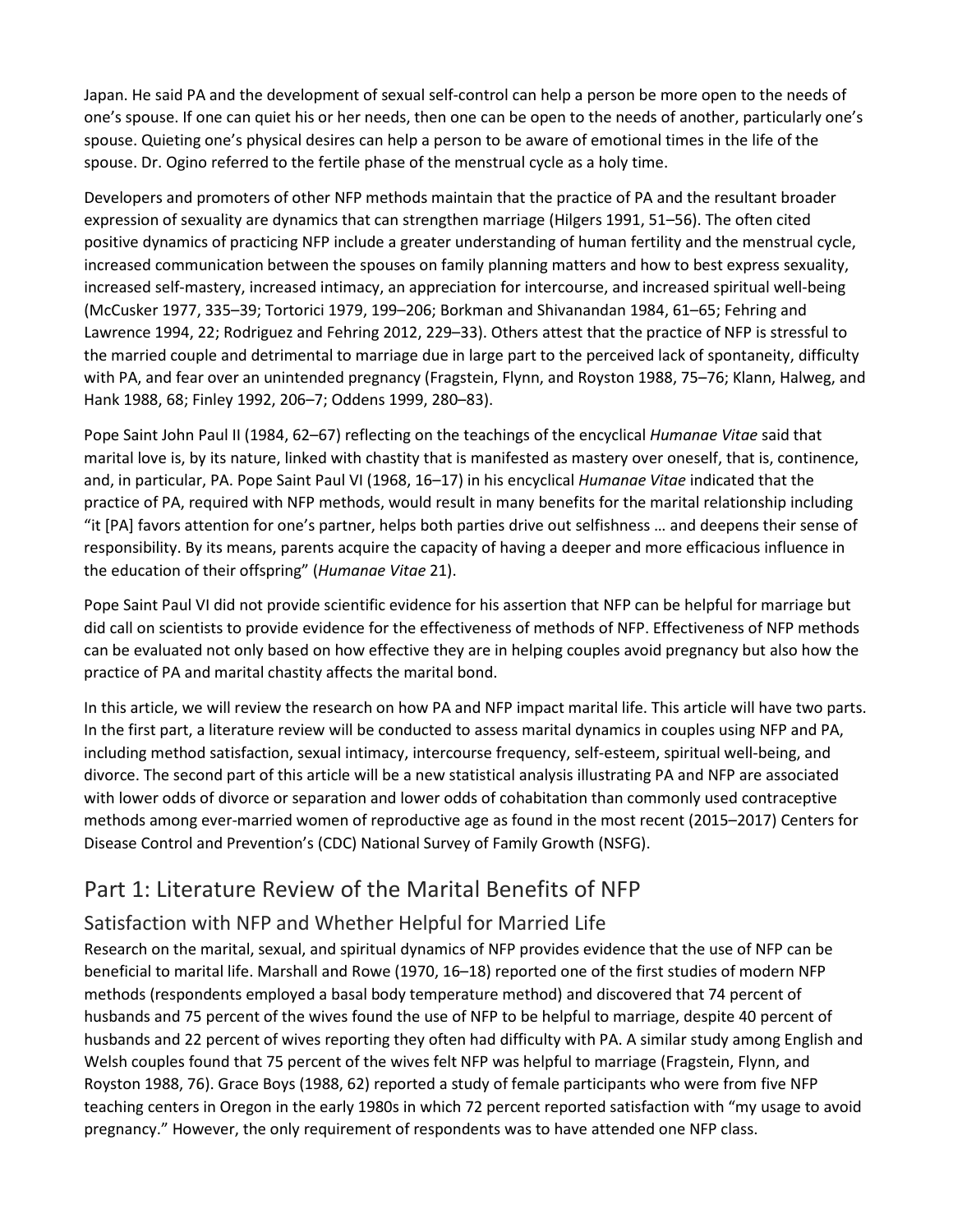Rhomberg, Rhomberg, and Weissenbach (2013, 67–68) surveyed over 1,300 households from a membership list of a German-speaking NFP organization in Europe. While the response rate was only 43 percent, a majority (61 percent) felt NFP enriched their relationship and almost 82 percent agreed with the statement "Do you experience—despite the higher demands—abstinence as a positive?"

Fehring (2016, 107–11) repeated the survey used by Marshall and Rowe among 334 ovulation method or Creighton model users in the early 2000s. In this cohort, 74 percent of respondents were current users of NFP, and although approximately 60 percent of respondents stated they sometimes had difficulty with abstinence, 80 percent of men and 85 percent of women felt the use of NFP helped their marriage.

Qualitative research using this same cohort found that most (74 percent) couple users of NFP are satisfied with use of NFP; find PA is manageable, increased communication, shared responsibility, increased appreciation of sexuality; and that NFP enhances their spiritual well-being as well as their sexual desire (VandeVusse, Hanson, and Fehring 2003, 173).

More recently, Unseld et al. (2017, 4) used an online survey sent to NFP users from two major NFP organizations in the United States and seven European countries. Of the 6,827 Internet invitations (3,750 in United States and 3,077 in Europe), 2,560 completed the questionnaire which yielded a response rate of 37.4 percent. The authors found 64 percent of women and 74 percent of men felt NFP helped to improve their relationship, while <10 percent felt the use of NFP had harmed their relationship. Most women (62 percent) and men (63 percent) also felt that NFP improved their sex life, and 95 percent of women and 55 percent of men said using NFP has helped them to know their body better. Many of these responses came from couples who had experienced married life without NFP; 47 percent of the respondents had previously used contraceptives. The authors concluded that the use of NFP was consistently viewed as being beneficial to couples' self-knowledge, their relationship, and satisfaction with frequency of sexual intercourse. These studies illustrate that positive data exist on the helpfulness of NFP for marital life although the evidence is at times poor quality.

### Sexual Intimacy, Self-esteem, and Spiritual Well-being

Other indicators how the use of NFP can be helpful for married life is the enhancement of sexual intimacy, selfesteem, and spiritual well-being. Tortorici (1979, 199–205) compared the self-esteem of married Catholic couples using NFP to couples using contraception. He found while all couples had moderate to high levels of self-esteem, those couples using NFP scored significantly higher on self-esteem than those couples who used contraceptives or no method. However, his sample was small (fifteen NFP couples vs. thirty contraceptive couples), and twelve of the fifteen NFP couples were selected by convenience. Tortorici found it difficult to find couples using NFP in the parishes in which he sought participants for his study. Small sample size and convenience sampling are common issues in this review of the literature.

Oddens (1999, 281–82) reported a more recent study in which she surveyed 1,466 German women on the physical and psychological effects of their past and current use of five common methods of family planning, that is oral contraception (OC), condoms, intrauterine device (IUD), NFP, and sterilization. Of these respondents 1,303 had past or current use of OCs, 996 had used condoms, 428 had used NFP, 342 had employed IUD, and 139 were sterilized. NFP scored as good or better in five of the twelve indicators. Specifically, women currently using some form of NFP (*n* = 24) had fewer health concerns, were less irritable, less depressed, had high levels of sexual pleasure, and a higher sex drive than with other methods of contraception. However, the very low number of current NFP users surveyed limits the generalizability of these findings.

Beyond the limitations of very few current users and only representing a cross section of time, the Oddens' study was biased in that the questions asked in that survey were more adapted to the dynamics of contraception than those of NFP. For example, there were no questions on whether the method of family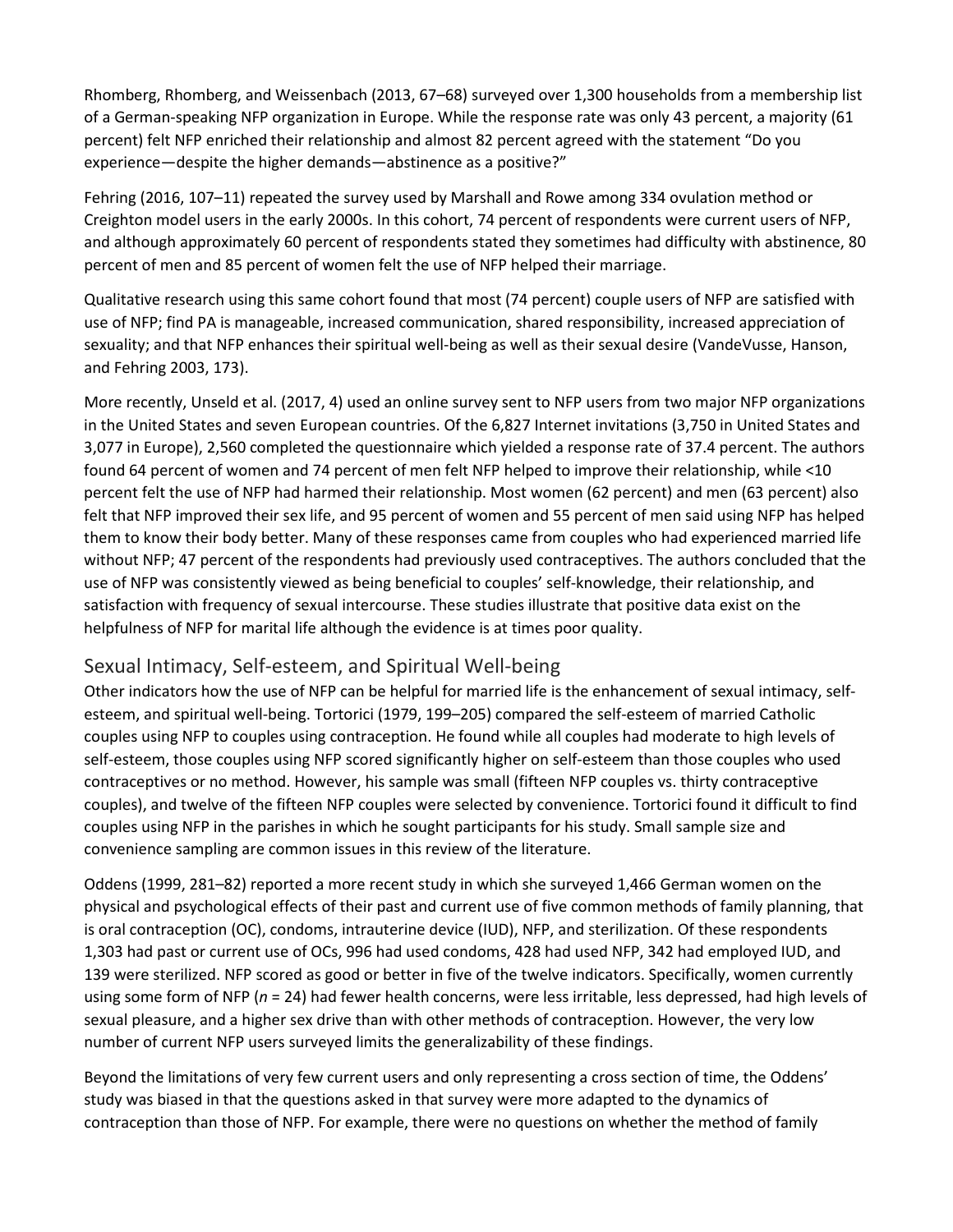planning increased understanding of fertility, self-control, communication, trust, intimacy, respect for spouse, or spirituality (expressed benefits of NFP outlined in other literature reviewed herein). However, research would be needed to verify whether this is so.

To this end, Marquette University researchers conducted two studies which compared forty-four married couples who were currently using some form of contraception with forty-four married couples currently using some form of NFP (Fehring, Lawrence, and Sauvage 1989, 231; Fehring and Lawrence 1994, 23). The variables of self-esteem, intimacy, and spiritual well-being were compared between the two groups using instruments that have reported evidence for their validity and reliability and then verified through open-ended interviews with each respondent couple. The results showed that the NFP couples had statistically higher levels of spiritual wellbeing (both religious and existential); higher levels of self-esteem; and higher levels of intellectual, recreational, and sexual intimacy.

Although the subjects of these two studies were either matched (on income and education) or randomly selected from the same pool of couples, the findings could result from the fact that couples in stronger relationships choose to use NFP rather than from NFP strengthening the relationship. There could also be religious, cultural, economic, and other factors that influenced the differences. Regardless of causality, these NFP users exhibited higher levels of self-esteem, intimacy, and spiritual well-being than couples using contraception.

Barroilhet et al. (2018, 159–62) employed the Dyadic Adjustment Scale (DAS), a validated instrument that measures relationship functionality, to compare sixty-nine Chilean couples using NFP to sixty-nine couples using contraception (primarily OCs and IUD) in a cross-sectional study. After adjusting for age, socioeconomic status, time in relationship, and degree of religious commitment, they found NFP users had a significant 47 percent greater likelihood of having a functional DAS score compared to those using contraception, and continued use of NFP was associated with higher DAS scores, corresponding to 1 percent per month of NFP use. When asked, 62 percent of couples using NFP felt it had improved their relationship compared to 12.5 percent of couples using contraception: while 1.4 percent of couples using NFP felt it had worsened their relationship versus 22.5 percent of couples using contraception.

#### Frequency of Sexual Intercourse

Given the need for PA with NFP, frequency of sexual intercourse may be an important variable in the comparison of the use of NFP with contraceptive methods. However, there are few direct comparative studies. There are cohort studies of NFP and contraceptive methods that can provide some idea of the comparative frequency of intercourse.

The mean number acts of intercourse recorded in a five-country World Health Organization (WHO 1987, 768) NFP study was 4.8 per month (with a standard deviation of 2.4). In a randomized prospective study, Fehring and Schneider (2014, 528) found among 197 women using a hormonal monitor to estimate fertility in a method of NFP had a mean of 4.2 acts of intercourse per menstrual cycle, slightly, but significantly more than those 160 women using a mucus-only method of NFP (4.05 acts per cycle). A study of intercourse frequency was conducted by scientists at the Georgetown University Institute of Reproductive Health and found among users of a simple calendar-based method of NFP that they had on average 5.5 acts of intercourse per month (Sinai and Arévalo 2005, 5–6). They also cited studies in which reported the frequency of intercourse for couples using contraception is about six per month (see Stover et al. 2001, 32–37). The frequency of intercourse among a study of English and Welsh couples using NFP was 6.9 acts on average per menstrual cycle; however, this was a perceived average rather than an actual count (Fragstein, Flynn, and Royston 1988, 73)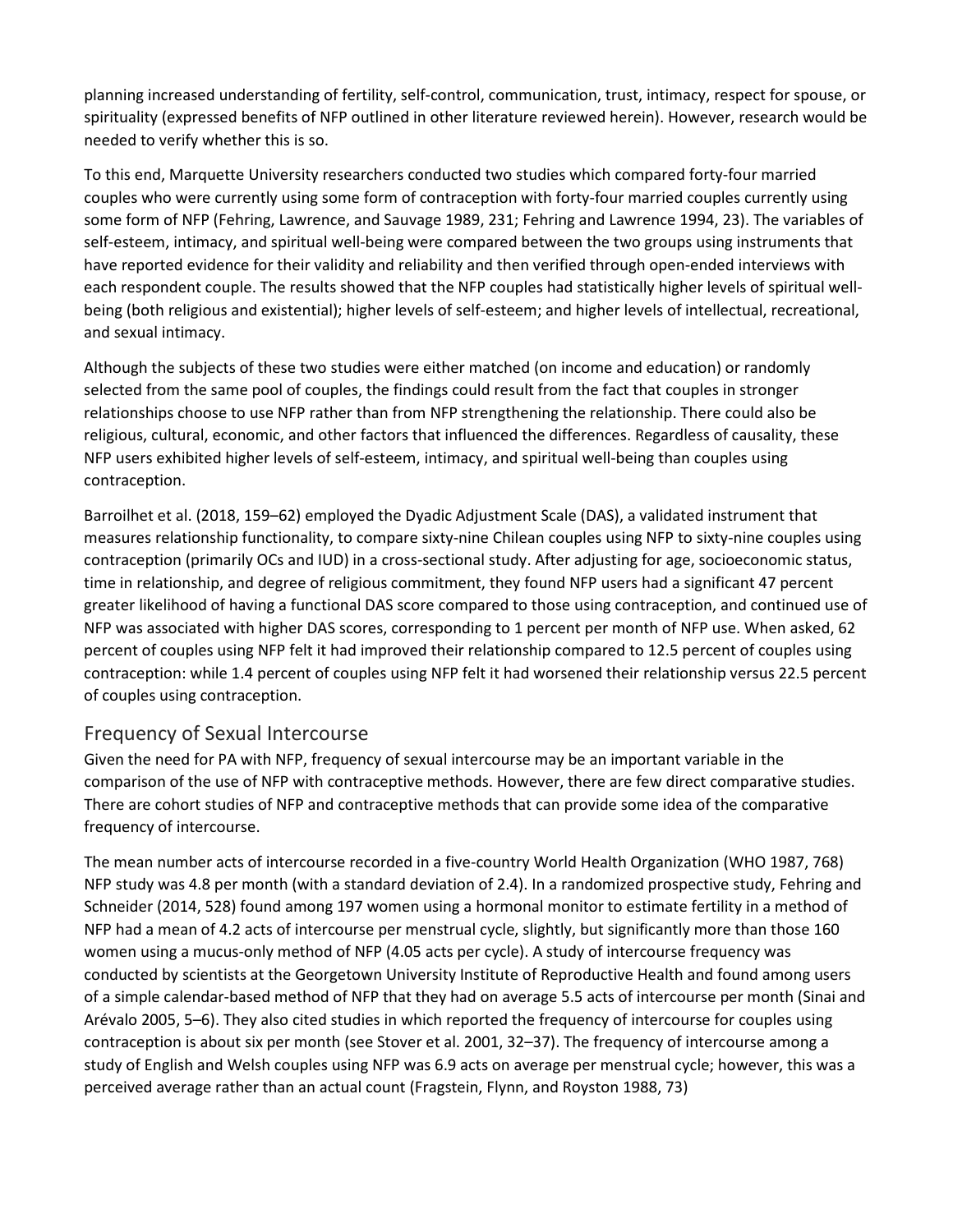Taken collectively, these data suggest couples using NFP have intercourse about once a week or more. A technical report from the General Social Survey found married Americans self-report an average intercourse frequency of 66.3 per year (1.2 times per week) and that the age of the couple significantly influences this rate (Smith 2006, 12–14). Absent robust comparative data, the limited cohort data suggest that NFP users do not differ markedly in frequency of intercourse compared to contraceptive users.

Satisfaction with, rather than frequency of, intercourse while more subjective, may be a more important outcome variable to individuals. The World Health Organization (WHO) study (1987, 768) reported on average 84 percent of the women participants and 67 percent of their male partners were satisfied with the frequency of intercourse. However, there was relatively wide range across the five study centers; approximately one third of women in the Western study centers (Dublin and Auckland) stated they preferred more frequent intercourse, while less than 5 percent of women from Bangalore, San Miguel, or Manilla preferred more frequent intercourse. The recent US and European study of 2,650 NFP users found that 75 percent of women respondents and 73 percent of men said they were either "satisfied" or "very satisfied" with their frequency of sexual intercourse (Unseld et al. 2017, 4). A comparative study on marital functioning conducted among Chilean couples found couples using artificial contraception self-reported significantly more intercourse acts per month (9.1 vs. 6.9, *p* < .001), but sexual satisfaction scores were no different (*p* = .695) (Barroilhet et al. 2018, 159–62).

Furthermore, other studies have shown that the most frequent days of intercourse are on the weekend when stress of life is lower (Udry and Morris 1970, 252–53). A recent large study (*N* = 30,645) also found the relationship between well-being and frequency of intercourse among partnered couples is curvilinear and no longer significant beyond a frequency of once a week (Muise, Schimmack, and Impett 2016, 295). After that satisfaction plateaus or decreases. More intercourse does not bring greater satisfaction. The data on intercourse frequency are too limited to draw a firm conclusion, other than individuals' preferences are a key factor.

#### Influence of NFP and Contraception on Divorce:

The question of how the use of NFP and other methods of family planning impact marital relationships (and in particular divorce) is a question of importance to health professionals and those involved with marriage preparation and counseling. One of the often-repeated comments by NFP providers is that there is less divorce among couples who use NFP. However, there is very little evidence and scant research to validate this statement.

Wilson (2005, 195–210) reported a study in which she compared the divorce rate of a convenience sample of 505 Catholic women users of NFP, with a representative sample of 10,471 women in the 1995 NSFG data set and found 3 percent of the 505 NFP users were divorced and 15 percent were divorced among the NSFG participants who were using contraceptive methods. A similar study found 3.1 percent of the 1,131 German users of the symptothermal method of NFP were divorced (Rhomberg, Rhomberg, and Weissenbach 2013, 67–68). This study, however, only had a 43 percent response rate, that is, there is no idea of the divorce rate of the remaining 57 percent. Both the US Wilson study and the German study were not population based and thus lack external validity.

Fehring (2013, 14) reported results of a study to determine the influence of ever-use of various family planning methods (i.e., OCs, sterilization, and NFP) and frequency of church attendance on the divorce rates of sexually active Catholic women from the 2006–2010 NSFG. There were 1,502 Catholic women in the 2006–2010 NSG or approximately 12 percent of the total population. Among the Catholic women who had ever-used NFP, only 9.5 percent were currently divorced, compared with 18.3 percent who had never-used NFP.

The 2013 Fehring study was limited to Catholic women; therefore, another study was conducted among all evermarried women from the 2006–2010 NSFG to determine the influence of ever-use of the most common family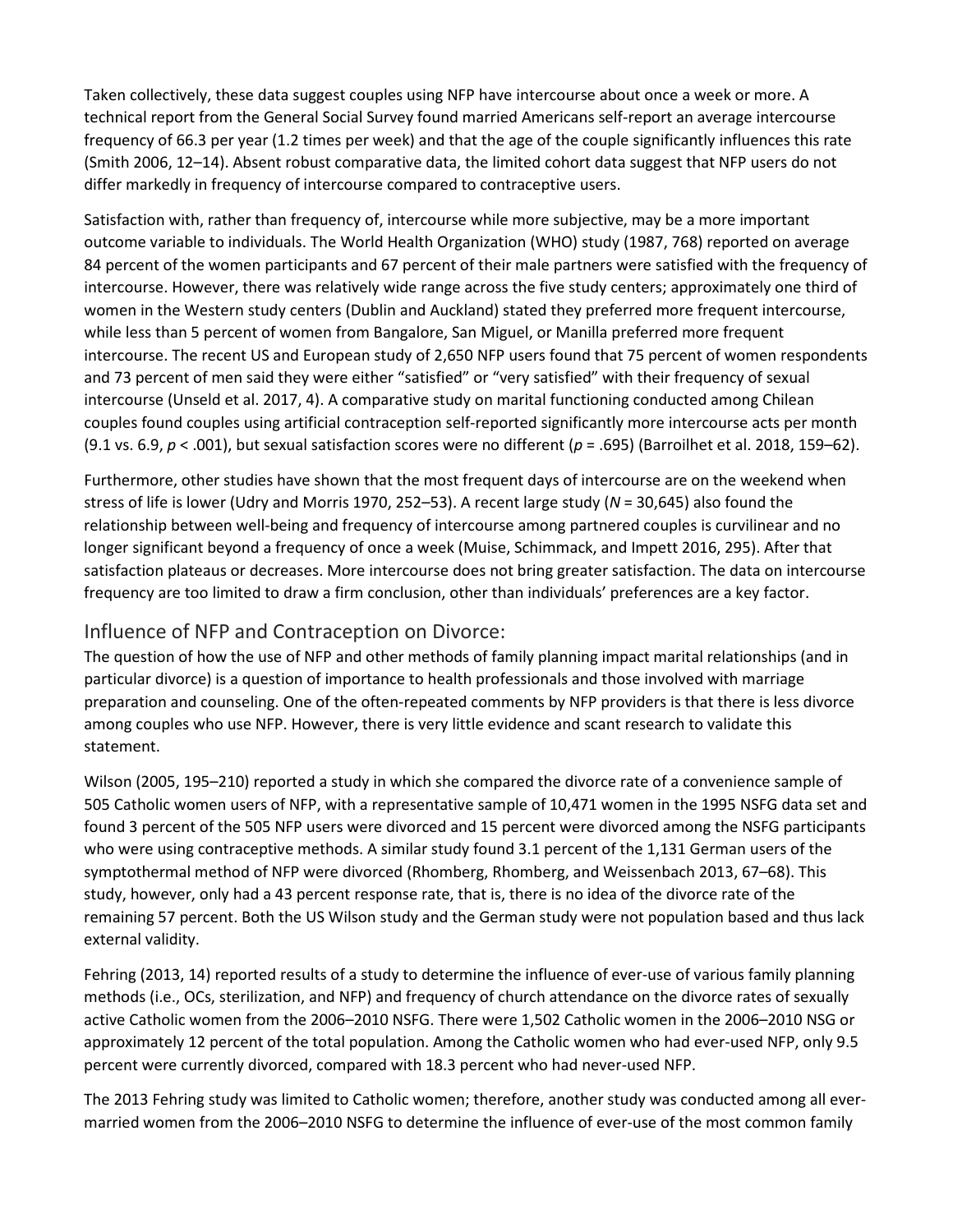planning methods (i.e., OCs, sterilization, and condoms), the ever-use of abortion, the ever use of NFP and rhythm, importance of religion, and frequency of church attendance on the divorce rate (Fehring 2015, 277–78). The variables of importance of religion and frequency of church attendance were included in this study since they are variables that have an influence on sexual activity outside of marriage, early sexual debut, and use of abortion (Fehring and Ohlendorf 2008, 406; Fehring 2015, 277; Fehring, Bouchard, and Meyers 2017, 168; 2018, 217; Fehring 2019, 210).

The study involved 5,530 reproductive age women in the (2006–2010) NSFG who were ever-married. Among women who ever-used NFP, only 9.6 percent were currently divorced, compared with 14.4 percent who were currently divorced among the women who never-used NFP. The most dramatic findings from this study of evermarried, reproductive age women in the United States indicate that ever-use of the most frequent methods of family planning was associated with significantly increased odds of divorce compared with women who never have used those means of family planning. Sterilization (odds ratio [OR] = 1.67; 95 percent confidence interval [CI]: 1.42–1.97), vasectomy (OR = 1.74; 95 percent CI: 1.45–2.01), ever-use of OCs (OR = 1.73; 95 percent CI: 1.36–2.21), ever-use of condoms (OR = 2.2; 95 percent CI:1.57–3.13), and abortion (OR = 1.88; 95 percent CI: 1.55–2.29) were all associated with significantly increased odds of divorce compared to women who had not engaged in these practices. Furthermore, ever-married reproductive age women who had low levels of religiosity (as expressed by less frequent church attendance) had greater odds of being divorced or separated.

A limitation of this study is that many other factors could contribute to or prevent divorce. Choice of family planning method, especially the use of NFP, is associated with fewer divorces, but this may be due to the religiosity of the woman and couple as well. This was reflected in the finding that frequency of church attendance was associated with reduced odds of divorce (OR = 0.63; 95 percent CI: 0.53–0.75). Another limiting factor is the rarity of women who have ever-used NFP (only about 4 percent of sexually active women) in the United States as compared to other family planning methods. So too, these results are based on ever-use of NFP or a contraceptive method and not on current use. Some of these NFP women could have used contraceptive methods in the past or are currently using sterilization or hormonal methods for family planning purposes. Future studies are needed that prospectively follow the use of NFP, other family planning methods, and divorce over time.

# Part 2: New Statistical Analysis; Research Problem Statement, and Hypothesis

Although couples who use NFP and PA will have struggles doing so, past studies show most NFP couples express that the practice of PA is helpful (not harmful) for the marital relationship. However, most of these NFP satisfaction studies are cross sectional, not population based; have a low number of NFP participants; and findings cannot be generalized. The more rigorous studies that compare and match NFP users with contraceptive users provide more convincing results. These comparative studies, however, have limitations due to potential bias in selecting groups, and by not using random distribution, and as such, findings are not generalizable. Studies that utilize population-based data sets allow for generalizable results.

We now have available population-based data sets from a more recent population of ever-married reproductive age US women from 2015 to 2017. Furthermore, we can also include religiosity variables that have shown in the past to be preventive indicators for divorce, supportive of marital chastity, and healthy sexual practice among adolescents (Haglund and Fehring 2010, 261–67; Haglund et al. 2011, 273).

Based on this literature review, we hypothesize that there will be greater odds of divorce and cohabitation among those ever-married women who ever-used sterilization, the hormonal pill, and condoms as a method of family planning compared to women who never-used those methods. We also hypothesize that there will be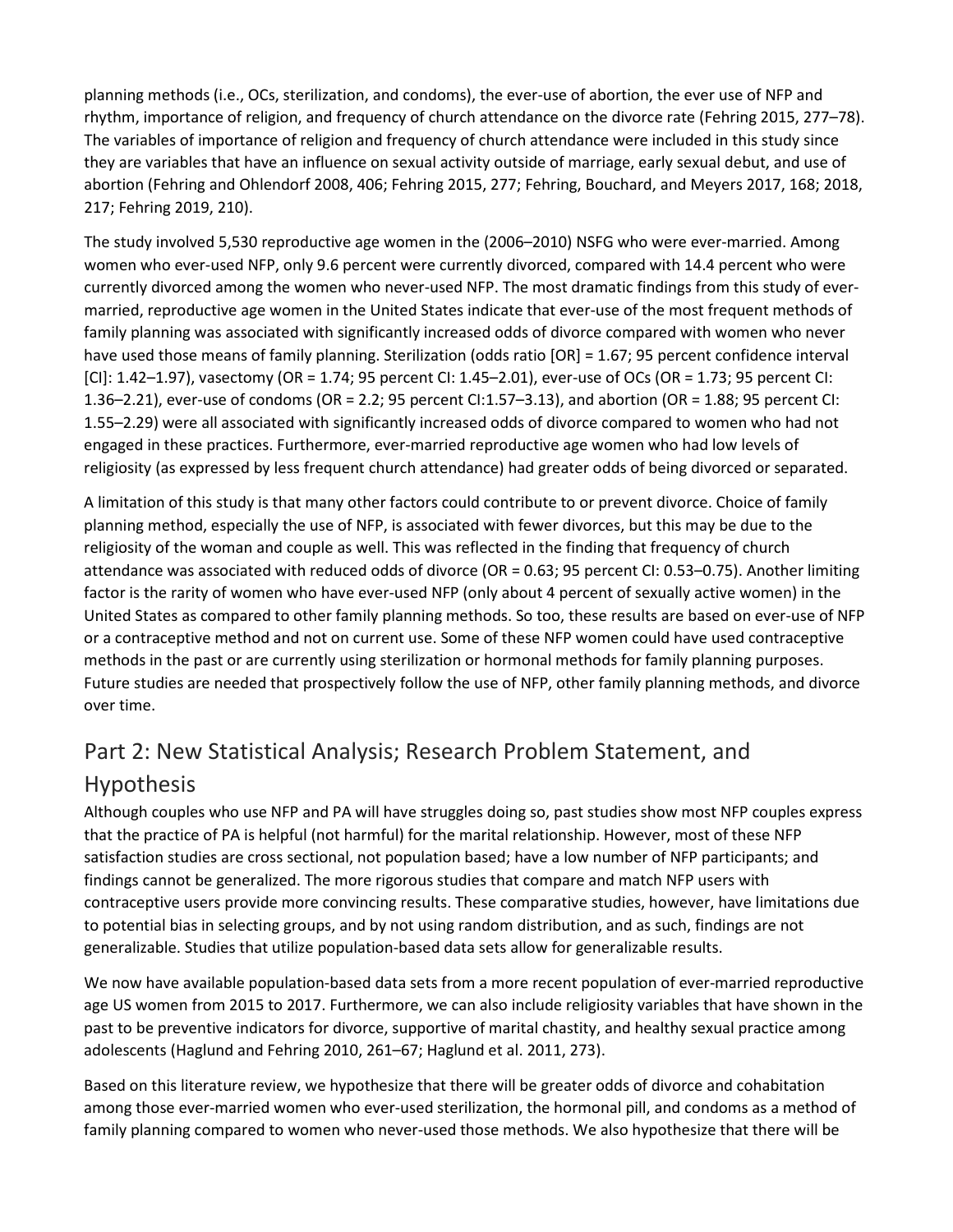lower odds of divorce among ever-married women who ever-used NFP, attend church frequently, and feel that religion is important in their lives compared to those ever-married women who never-used NFP, do not attend church frequently, and do not feel that religion is important in their lives.

# Method

The participants in this study were taken from the 2015–2017 Cycle of the NSFG data set. This cycle of the NSFG was designed and administered by the National Center for Health Statistics (NCHS), an agency within the US Department of Health and Human Services' CDC and contracted for implementation with social researchers at the University of Michigan. The NSFG uses a nationally representative, randomly selected sample of US reproductive age women. Underrepresented subpopulations, such as Hispanics, are over sampled. Interviews were conducted in person and take approximately eighty minutes to complete. Sensitive questions (such as the history of abortion) were asked through a self-paced computer-assisted interview program.

The overall response rate for the 2015–2017 NSFG was 66.7 percent for females. There are over 3,000 variables in the data set. The data set contains variables on current and ever-use of methods of contraception, NFP, and the variables "importance of religion," "church attendance," and marital status. There were 5,554 women in the NSFG between the age of fifteen and fifty, for this report we used the 2,582 women who were ever-married.

The independent or predictor variables for this study from the NSFG data set were ever-use of OCs, female sterilization, ever-use of condoms, and ever-use of NFP, oral hormonal contraceptives, sterilization, and condoms were used because they are the most frequently used methods of contraception in the United States.

The outcome variables were marital status (married, divorced, or separated at time of interview) and evercohabitation, that is, participants indicated that they ever-lived with a person of the opposite sex. The predictor variables chosen to represent religiosity were the variables of importance of religions and frequency of church attendance. The importance of religion variable was dichotomized from five possible answers in the NSFG into two categories, "important" (comprising "important" and "somewhat important") and "not important" (comprising the remaining answers). The variable frequency of church attendance was collapsed from nine possible answers into two categories: (1) frequent church attendance (more than once a week or once a week) and (2) infrequent church attendance (the remaining seven options). The dichotomous dependent variables for this study were divorced or separated (compared to not divorced or separated) and ever-cohabitated or nevercohabitated. We also included two potential confounding variables of highest educational grade and level of poverty (expressed in the NSFG as a percentage of the poverty level).

Descriptive statistics were calculated as means, standard deviation, and 95 percent confident intervals for continuous variables and frequency and percentages for the dichotomous variables. Chi square tests and cross tabs were performed to obtain ORs for categorical variables. To control for increased error rates with multiple testing, the Bonferroni correction tested each hypothesis with a *p* value average of .008 being considered significant. Forward stepwise logistic regression was performed to obtain ORs and 95 percent CIs for each primary outcome. The combination of ever-use of OCs, female sterilization, condom use, NFP, frequency of church attendance, and importance of religion was analyzed in separate stepwise regressions with divorce or separation and currently cohabitating as the dependent variable. In addition, the confounding variables of level of education and poverty level were included in the stepwise regression models.

Statistical analysis was performed by use of the Statistical Package for Social Sciences (IBM SPSS version 26). Only variables that are publicly available in the 2015–2017 NSFG data set were used for analysis for this report.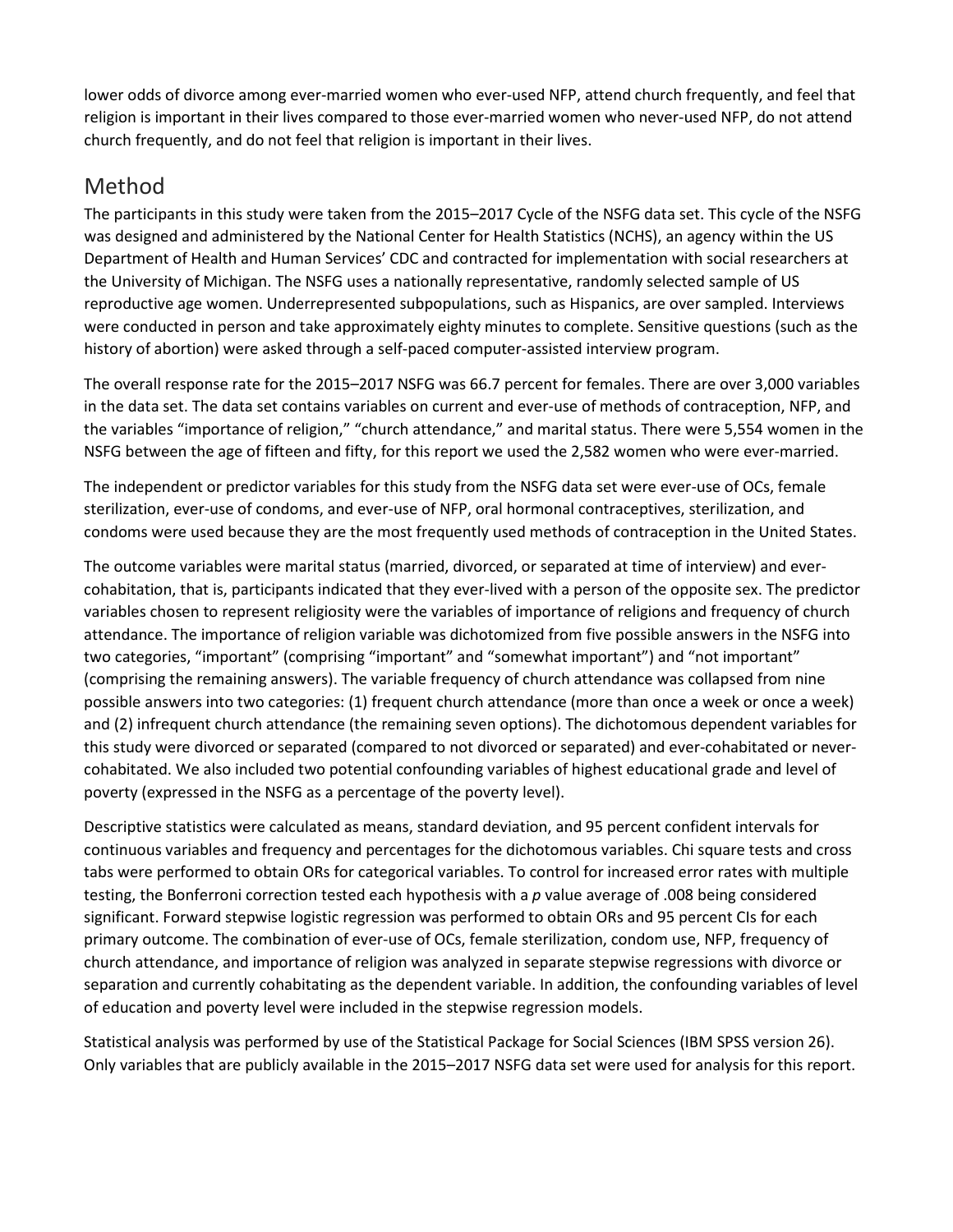# Results

### **Demographics**

The mean age of the 2,582 ever-married women participants in the 2015–2017 NSFG data set was 36.8, 70.8 percent of whom were married, 19.7 percent divorced, 7.8 percent separated, and 1.7 percent widowed. The majority (51.4 percent) listed their religion as Protestant, 1 in 5 were Catholic, nearly 18 percent had no religion, and 10.1 percent other religions. The mean years of education was 14.35 (range 9–19), and the mean percentage above the US poverty level was 267.47 (range 5–500; see Table 1).

|                                      |               |               |                 | 95 Percent |         |           |
|--------------------------------------|---------------|---------------|-----------------|------------|---------|-----------|
|                                      |               |               |                 | Cl         |         |           |
| Demographics                         | Mean          | <b>SD</b>     | Range           | Lower      | Upper   |           |
| Age                                  | 36.88         | 7.646         | $18 - 50$       | 36.57      | 37.19   |           |
| Educational grade level <sup>a</sup> | 14.35         | 2.715         | $9 - 19$        | 14.24      | 14.45   |           |
| Poverty level <sup>b</sup>           | 267.47        | 166.64        | $5 - 500$       | 164.144    | 169.177 |           |
| Religion                             | Protestant    | Catholic      | None            | Others     |         |           |
| N(%)                                 | 1,328 (51.4)  | 530 (20.5)    | 463 (17.9)      | 261(10.1)  |         |           |
| <b>Current marital status</b>        | Married       | Widowed       | <b>Divorced</b> | Separated  |         |           |
| N(%)                                 | 1,828 (70.8)  | 44 (1.7)      | 509 (19.7)      | 201(7.8)   |         |           |
| Current method of                    | Female        | Birth control | Condom          | <b>NFP</b> | Other   | <b>No</b> |
| contraception                        | sterilization | pill          |                 |            |         | method    |
| N(%)                                 | 618 (24.2)    | 246 (9.6)     | 262 (10.3)      | 23(0.9)    | 718     | 715 (28)  |
|                                      |               |               |                 |            | (27)    |           |
| Ever use method of                   | Female        | Birth control | Condom          | <b>NFP</b> |         |           |
| contraception                        | sterilization | pill          |                 |            |         |           |
| N(%)                                 | 587 (22.7)    | 2,108 (81.6)  | 2,380           | 509 (19.7) |         |           |
|                                      |               |               | (92.2)          |            |         |           |

**Table 1.** Demographics of Ever-married Women in the 2015–2017 National Survey of Family Growth.

<sup>a</sup>Highest educational grade level achieved.

**Percent of income above poverty level.** 

### Current and Ever-use of Family Planning Methods

As shown in Table 1, the most common method of family planning was female sterilization; less than 1 percent of women were currently using NFP. Almost 20 percent (19.7 percent) of women reported ever-use of NFP; much larger numbers of women reported current and ever-use of other methods.

### Divorce and Separation Percentages with Family Planning Methods

Women who had ever-used the hormonal pill had a divorce/separation rate of 28.2 percent (*N* = 595), for sterilization 39.4 percent (*N* = 231), for ever-used condoms was 27.7 percent (*N* = 660), and for ever-used NFP 14.0 percent (*N* = 100). The divorce (only) rate for the hormonal pill was 22.5 percent (*N* = 474), for sterilization 28.3 percent (*N* = 166), for condom use 21.9 percent (*N* = 523), and for NFP 14.1 percent (*N* = 72), and for rhythm use 16.4 percent (*N* = 72).

### Odds of Ever Divorce or Separation by Chi Square Risk

Table 2 shows the ORs of divorce/separation by family planning method, religiosity, frequency of church attendance (i.e., church frequency), and importance of religion determined by chi square analysis and subsequent risk analysis. The significant variables were female sterilization, NFP use, and church attendance. Women who were sterilized showed two times the odds of being divorced or separated compared with women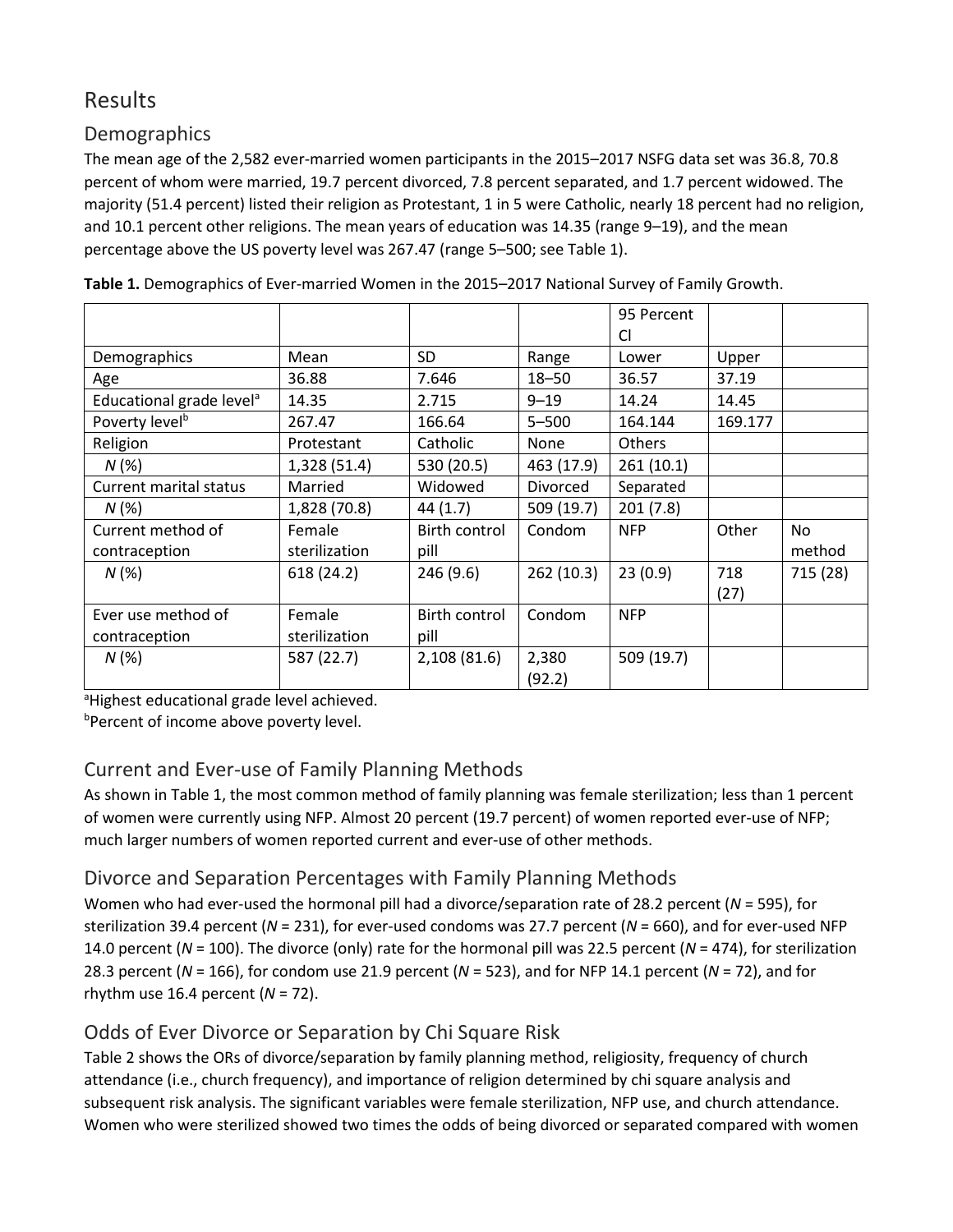who were not sterilized. Those women who have ever-used NFP had lower odds of divorce compared to those women who never-used NFP. Finally, those women who attended church at least once or more a week had lower odds of divorce compared to those women who attend church less frequently or not at all.

**Table 2.** Chi Square Coefficients, Odds Ratios, and 95 Percent CI by Cross Tabulation of Variables with the Variable "Divorce and Separation" among Ever-married Women in the 2015–2017 National Survey of Family Growth.

|                                      |            |         |           | 95 Percent Cl |       |
|--------------------------------------|------------|---------|-----------|---------------|-------|
| Variable                             | Chi Square | p Level | Odd Ratio | Lower         | Upper |
| Oral contraceptions <sup>a</sup>     | 3.05       | < .081  | 1.29      | 0.98          | 1.55  |
| Sterilization <sup>b</sup>           | 55.55      | < .001  | 2.05      | 1.69          | 2.50  |
| Condom <sup>c</sup>                  | 0.977      | < .326  | 1.18      | 0.85          | 1.65  |
| Natural family planning <sup>d</sup> | 19.06      | < .001  | 0.59      | 0.46          | 0.74  |
| Church attendance <sup>e</sup>       | 35.90      | < .001  | 0.56      | 0.46          | 0.67  |
| Religion <sup>f</sup>                | 4.74       | < .030  | 0.83      | 0.69          | 0.98  |

<sup>a</sup> Ever use of hormonal birth control pill.

**b** Female sterilization.

<sup>c</sup> Ever use of condom.

d Natural family planning or rhythm.

<sup>e</sup> Frequency of church attendance.

<sup>f</sup> Importance of religion.

### Odds of Separation and Divorce by Stepwise Logistic Regression

The same variables as in Table 2 were used to predict the odds of divorce and separation with a forward stepwise logistic regression equation, that is, the predictor variables were ever-use of OCs, female sterilization, condom, NFP, church frequency, and importance of religion. The dependent variable was currently divorced or separated. The regression produced five steps with significant model coefficients (*p* = .001 to .004) and with a 74.4 percent prediction. The fifth step is reported in Table 3. The variables with a significant ORs were ever-used OCs (OR = 1.4; *p* < .004), sterilization (OR = 1.70; *p* < .001), NFP (OR = 0.69; *p* < .004), church attendance (OR = 0.56; *p* < .001), and poverty level (OR= 1.00, *p* < .001). The predictor variables of condom use, importance of religion, and education level were not in the final models. Table 3 shows that ever-used OCs increased the odds of divorce or separation by 40 percent and female sterilization by 60 percent; ever-used NFP decreased the odds of divorce or separation by 31 percent and church attendance by 49 percent compared with women who are not sterilized, never-used OCs, who never-used NFP, and rarely attend church services.

**Table 3.** Odds Ratios and 95 Percent CI for Predictor Variables Produced by the Final Model of Stepwise Logistic Regression on the Dependent Variable of Divorce and Separation among Ever-married Women in the 2015–2017 National Survey of Family Growth.

|                                      |             |           |         |           | 95 Percent Cl |       |
|--------------------------------------|-------------|-----------|---------|-----------|---------------|-------|
| Variable                             | Coefficient | <b>SE</b> | p Level | Odd Ratio | Lower         | Upper |
| Oral contraceptions <sup>a</sup>     | .362        | .127      | < 0.004 | 1.44      | 1.12          | 1.84  |
| Sterilization <sup>b</sup>           | .452        | .107      | < .001  | 1.57      | 1.27          | 1.95  |
| Natural family planning <sup>c</sup> | $-.374$     | .128      | < 0.004 | 0.69      | 0.54          | 0.86  |
| Church attendance <sup>d</sup>       | $-.670$     | .104      | < .001  | 0.51      | 0.42          | 0.63  |
| Income <sup>e</sup>                  | $-.004$     | .000      | < .001  | 1.00      | 1.00          | 0.99  |
| Constant                             | $-.138$     | .137      | < .314  | 0.87      |               |       |

<sup>a</sup> Ever use of hormonal birth control pill.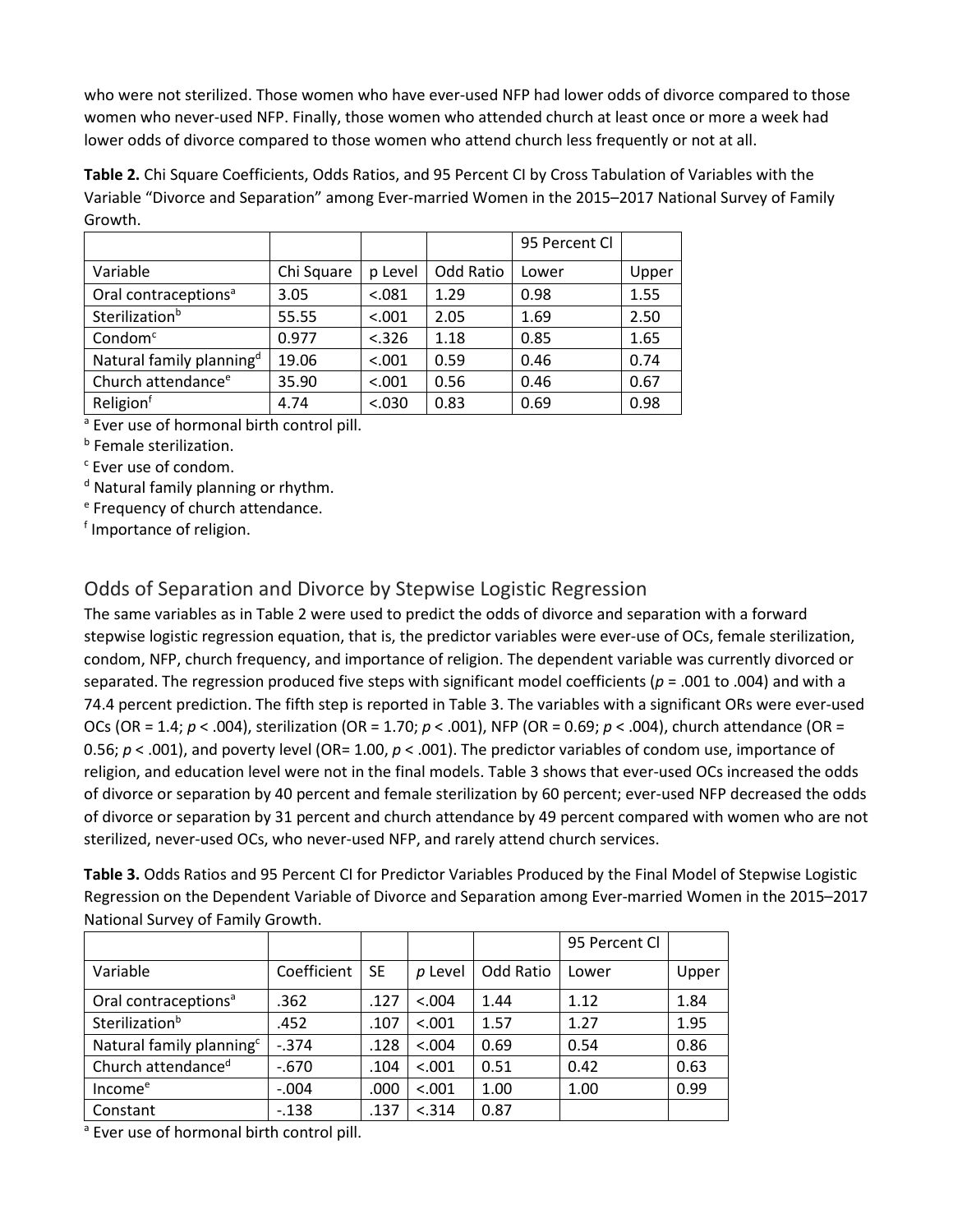**b** Female sterilization.

<sup>c</sup> Natural family planning or rhythm.

<sup>d</sup> Frequency of church attendance.

<sup>e</sup> Percent of income above poverty level.

### Odds of Cohabitation by Chi Square Risk

Those women in the NSFG data set who indicated that they ever-cohabitated with a member of the opposite sex had 2.44 (95 percent CI: 1.92-2.99) times the odds of being divorced than those women who never-cohabitated. The rate of divorce among the women who cohabitated was 32.5 percent (*N* = 569).

Table 4 shows the Chi Square coefficients and ORs of cohabitation based on ever-use of OCs, female sterilization, ever-used condom, ever-used NFP, frequency of church attendance, and importance of religion. The odds of ever-cohabitating is 1.99 times among those women with ever-used OCs, 2.95 times for ever-use of male condoms, and 1.74 times with ever-use of female sterilization compared with women who never-used these methods of family planning. Women who felt that religion was important in their lives or who attended church frequently had 64 percent to 68 percent lower odds respectively of ever-cohabitating compared to those who saw religion as unimportant or who had infrequent church attendance. Ever-used NFP directionally reduced the odds of cohabitation but did not reach statistical significance.

**Table 4.** Chi Square Coefficients and Odds Ratios and 95 Percent CI by Cross Tabulation of Variables with the Variable "Cohabitation" among Ever-married Women in the 2015–2017 National Survey of Family Growth.

|                                      |            |         |                    | 95 Percent Cl |       |
|--------------------------------------|------------|---------|--------------------|---------------|-------|
| Variable                             | Chi Square | P Level | <b>Odds Ratios</b> | Lower         | Upper |
| Oral contraceptions <sup>a</sup>     | 44.70      | < .001  | 1.99               | 1.62          | 2.44  |
| Sterilization <sup>b</sup>           | 29.32      | < .001  | 1.74               | 1.45          | 2.22  |
| Condom <sup>c</sup>                  | 56.64      | < .001  | 2.95               | 2.20          | 4.00  |
| Natural family planning <sup>d</sup> | 5.03       | < .025  | 0.79               | 0.65          | 0.97  |
| Church attendance <sup>e</sup>       | 177.10     | < .001  | 0.32               | 0.27          | 0.38  |
| Religionf                            | 128.90     | < .001  | 0.36               | 0.30          | 0.43  |

<sup>a</sup>Ever use of hormonal birth control pill.

b Female sterilization.

c Ever use of condom.

dNatural family planning or rhythm.

e Frequency of church attendance.

fImportance of religion.

### Odds of Cohabitation by Use of Stepwise Logistic Regression

ORs were also calculated with stepwise multiple logistic regression with the same predictor variables we used for divorce or separation, but the dependent variable was ever-cohabitation. All the predictor variable coefficients in the equation were significant (*p* < .001) with a 72.4 percent predictive percentage. There were six steps in this analysis. Table 5 shows the result of the sixth step model. This regression showed greater odds of cohabitating with ever-use of OCs (OR = 1.61;  $p < .001$ ), sterilization (OR = 1.74;  $p < .001$ ), and condom use (OR = 2.66;  $p < .001$ ) and a lower odds of cohabitation with frequent church attendance (OR = 0.47;  $p < .001$ ), importance of religion (OR = 0.53; *p* < .001), and education level (OR = 0.92; *p* < .001). The variables of ever-used NFP and poverty level were not in the final regression model.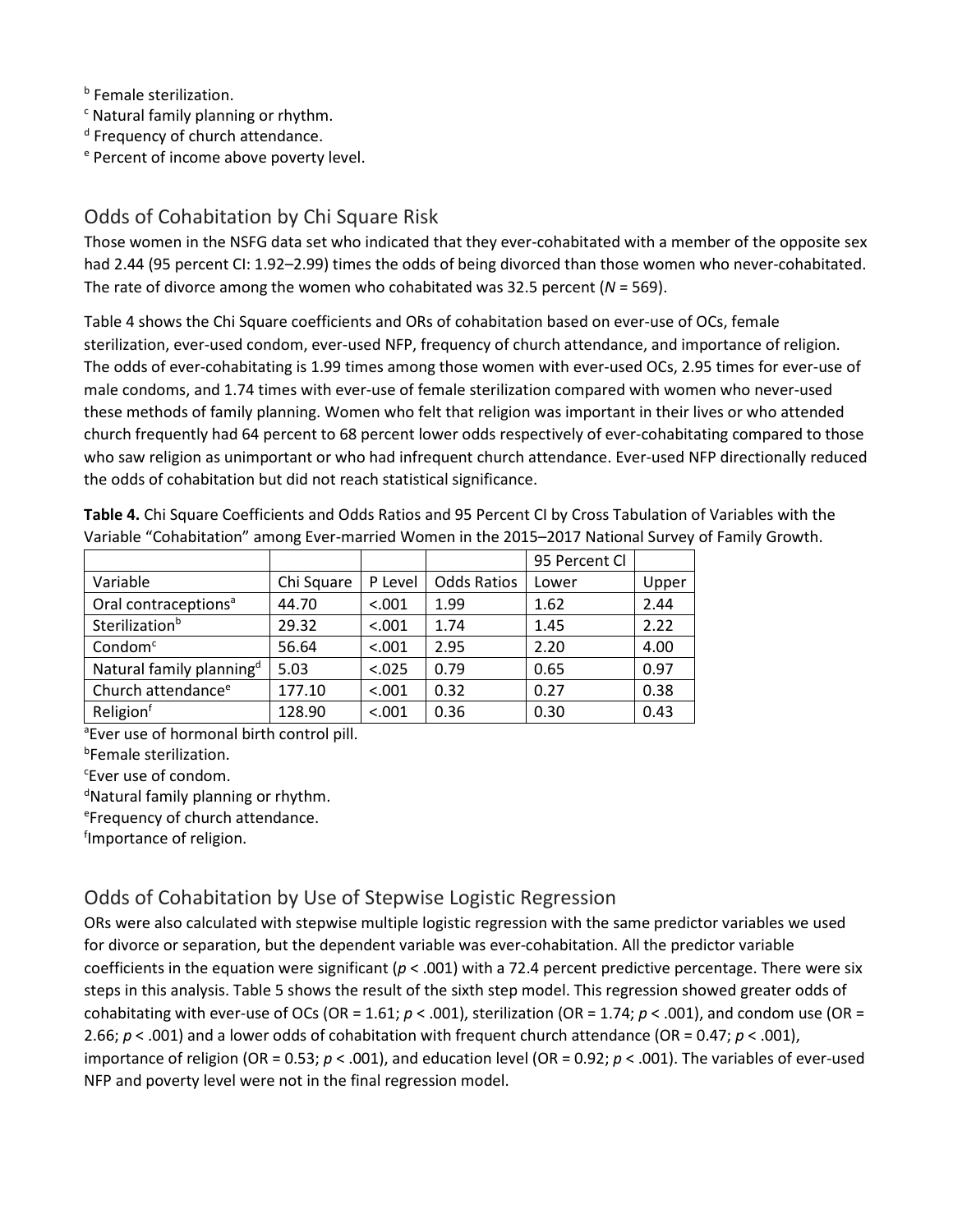**Table 5.** Odd Ratios and 95 Percent CI for the Predictor Variables Produced by the Final Model of Stepwise Logistic Regression on the Dependent Variable of Cohabitation among Ever-married Women in the 2015–2017 National Survey of Family Growth.

|                             |             |           |         |            | 95% CI |       |
|-----------------------------|-------------|-----------|---------|------------|--------|-------|
| Predictor                   | Coefficient | <b>SE</b> | p Level | Odds Ratio | Lower  | Upper |
| Oral                        | 0.48        | .12       | < .001  | 1.61       | 1.27   | 2.02  |
| contraceptions <sup>a</sup> |             |           |         |            |        |       |
| Sterilization <sup>b</sup>  | 0.55        | .12       | < .001  | 1.74       | 1.38   | 2.19  |
| Condom <sup>c</sup>         | 0.98        | .17       | < .001  | 2.66       | 1.93   | 3.68  |
| Church                      | $-0.76$     | .11       | < .001  | 0.47       | 0.38   | 0.58  |
| attendance <sup>d</sup>     |             |           |         |            |        |       |
| Religion <sup>e</sup>       | $-0.64$     | .11       | < .001  | 0.53       | 0.42   | 0.65  |
| Educationf                  | $-0.09$     | .02       | < .001  | 0.92       | 0.87   | 0.95  |
| Constant                    | 1.28        | .30       | < .001  | 3.61       |        |       |

a Ever use of hormonal birth control pill.

b Female sterilization.

c Ever use of the male condom.

dFrequency of church attendance.

eImportance of religion.

f Highest educational grade obtained.

### **Discussion**

The thesis of this article was that the use of NFP and PA during the fertile time of the menstrual cycle improves marital outcomes. Fruits or outcomes of PA in marriage and the expected strengthening of married life would result in the lower odds of divorce and cohabitation. We also theorized that the practice of NFP and PA would help strengthen married life, by helping to develop self-control and self-mastery, encourage more attention to their spouse, and provide better role models for children.

Our review of the literature to date revealed several consistent themes supporting our hypothesis. Across all studies, large majorities (60 percent to 85 percent of respondents) of both men and women users consistently perceive the practice of PA, and NFP has helped their marriage despite the common acknowledgment that it can be difficult at times. Self-esteem, intimacy, and spiritual well-being tend to be high in NFP users and, in the few studies where comparisons were made, appear higher than among contraceptive users. In noncomparative studies, frequency of sexual intercourse appears comparable to the frequency reported by users of contraception, and satisfaction with frequency of intercourse is high among NFP users. In addition to the practice of NFP and PA, past studies have indicated that frequent church attendance and importance of religion is helpful for married life.

Prior studies (Fehring 2013, 14; 2015, 277) using population-based samples indicate in those who ever-used NFP, divorce was at significantly lower rates compared to those who never-used NFP. These studies also demonstrated that regular church attendance and importance of religion are at least as strongly associated with decreased divorce rates. Conversely, use of contraceptives, sterilization, and abortion are all associated with an increased risk of divorce, an observation worthy of further study to understand the societal cost of widespread use of contraceptives.

We found in the 2015–2017 NSFG data that the highest divorce rate (39 percent) was among women who were sterilized and the lowest among women who reported ever-use of NFP; 10 percent when only non-rhythm users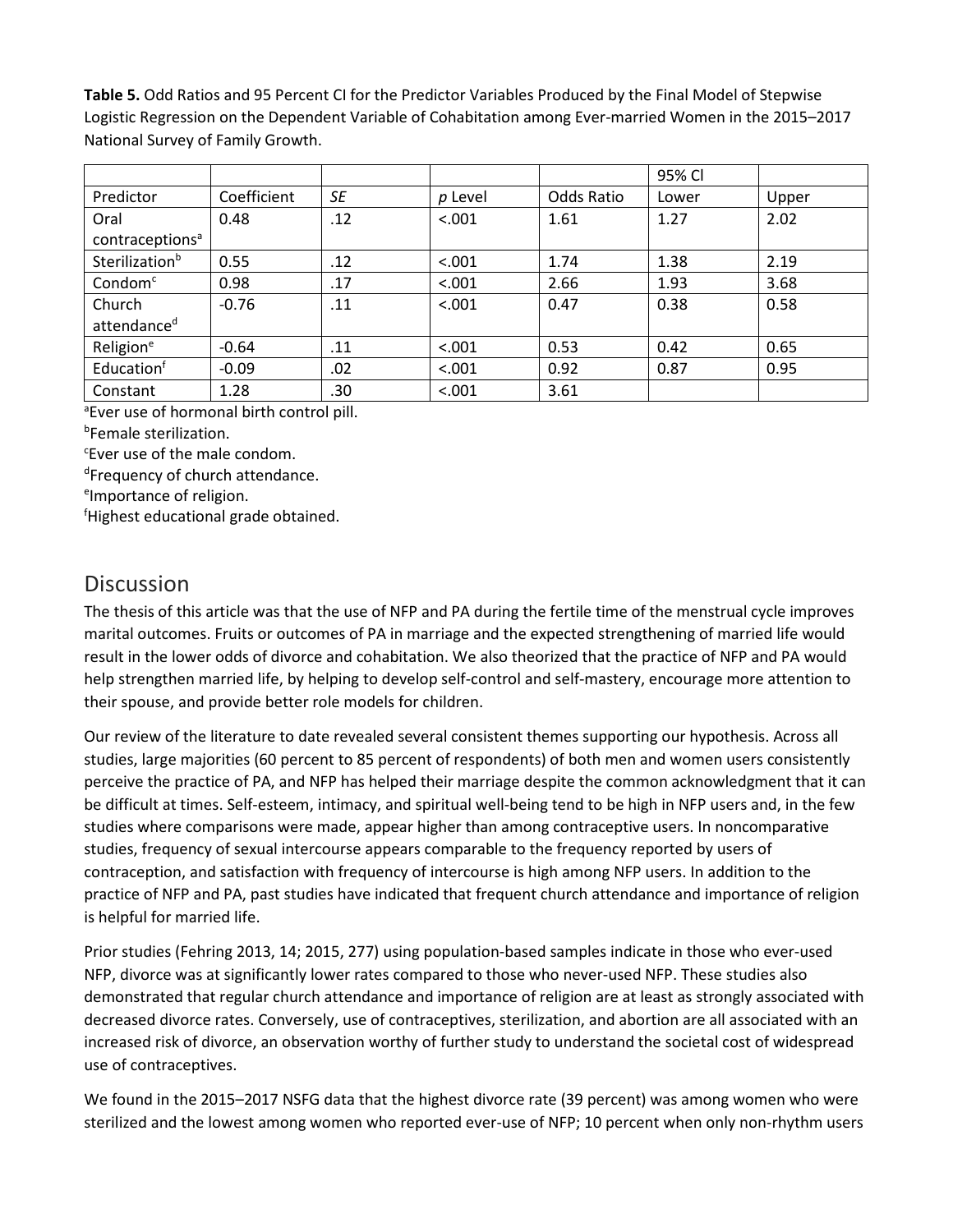were included in the analysis, much lower than the average percent for the United States (Bramlett and Mosher 2002, 12–14). This divorce rate among the ever-users of NFP is similar to the 9.6 percent rate that Fehring (2015, 277) found in the 2006–2007 NSFG. The somewhat higher divorce or separation rates (14 percent) in the everusers of NFP in the current study could be due to the older age among our current study by almost eight years (i.e., a mean age of 28.6 years in the 2006–2010 NSFG data set vs. 36.8 years in the current data set). This 14 percent divorce and separation rate also combined both newer methods of NFP with the older calendar-based rhythm method.

As hypothesized, we found that those ever-married women who ever-used NFP or had frequent Church attendance had lower odds of divorce than those women who never-used NFP as a method of family planning and are not frequent churchgoers. However, we did not find that having religion being important in one's life significantly influenced divorce rates despite trends toward lower odds. We did find higher odds of divorce among those women who ever-used OCs and who were sterilized compared to those who were not but no influence of ever-use of condom. With use of stepwise logistic regression analysis, the ORs were similar to the separate OR analysis, in that ever-use of NFP trended toward having a lower odds of divorce. The confounding variable of poverty level, although significant, essentially showed no influence of odds for divorce (OR = 1.00), and the confounding variable of education level was eliminated from the stepwise model.

Our findings were very similar to the Fehring 2013 study of divorce rates among Catholic women with the 2010 NSFG and the influence of family planning methods and religiosity. Like the 2013 Fehring study, we found that sterilization significantly increased odds of divorce or separation while NFP significantly decreased odds of divorce or separation. Our current study also found use of OCs was associated with higher odds of divorce or separation. The 2013 study also found, like the current study, that frequent church attendance was associated with a lower odds of divorce.

The Fehring (2015, 278) study found that ever-use of OCs, sterilization, and condoms were associated with a greater odds of divorce. Ever-use of NFP, rhythm, frequent church attendance, and higher importance of religion were associated with a lower odds of divorce. In the current study, ever-use of OCs, female sterilization, everuse of NFP, and frequent church attendance were significantly associated with divorce rates. The association of importance of religion and ever-use of condoms with divorce did not reach significance in the current study, most likely due to the lower number of women (2,545 in the current study compared to 5,530 in the 2015 study) which could have negatively affected statistical power. It could also be that new popular digital "fertility awareness" based systems and fertility monitoring applications dilute these factors because many promote concomitant condom use and lack the value-based formation that often accompanies traditional NFP methods.

Exploring the association of cohabitation with divorce in the current study was a secondary purpose of the study, and the results appear to agree with previous studies (see Stanton [2008] for a brief review). In our analysis of the NSFG data, cohabitation was associated with 2.4 times the odds of divorce; with a divorce rate of 32.5 percent among the 569 women who ever cohabited in this sample. The 2006–2010 NSFG also showed that 32.2 percent of premarriage cohabitation couples will remain intact, 40.3 percent will transition to marriage, and 27.4 percent will break up.

Our results further show the odds of cohabitation is significantly associated with use of female sterilization, ever-use of OCs, and ever-use of condoms with 1.7 times to almost three times the odds of cohabitation compared to women who never-used those means of family planning. The ever-use of NFP was associated with a nonsignificant lower odds of cohabitation. The reason for a lack of statistical significance could be due to the small number of ever-users of NFP and the NFP variable also include use of rhythm.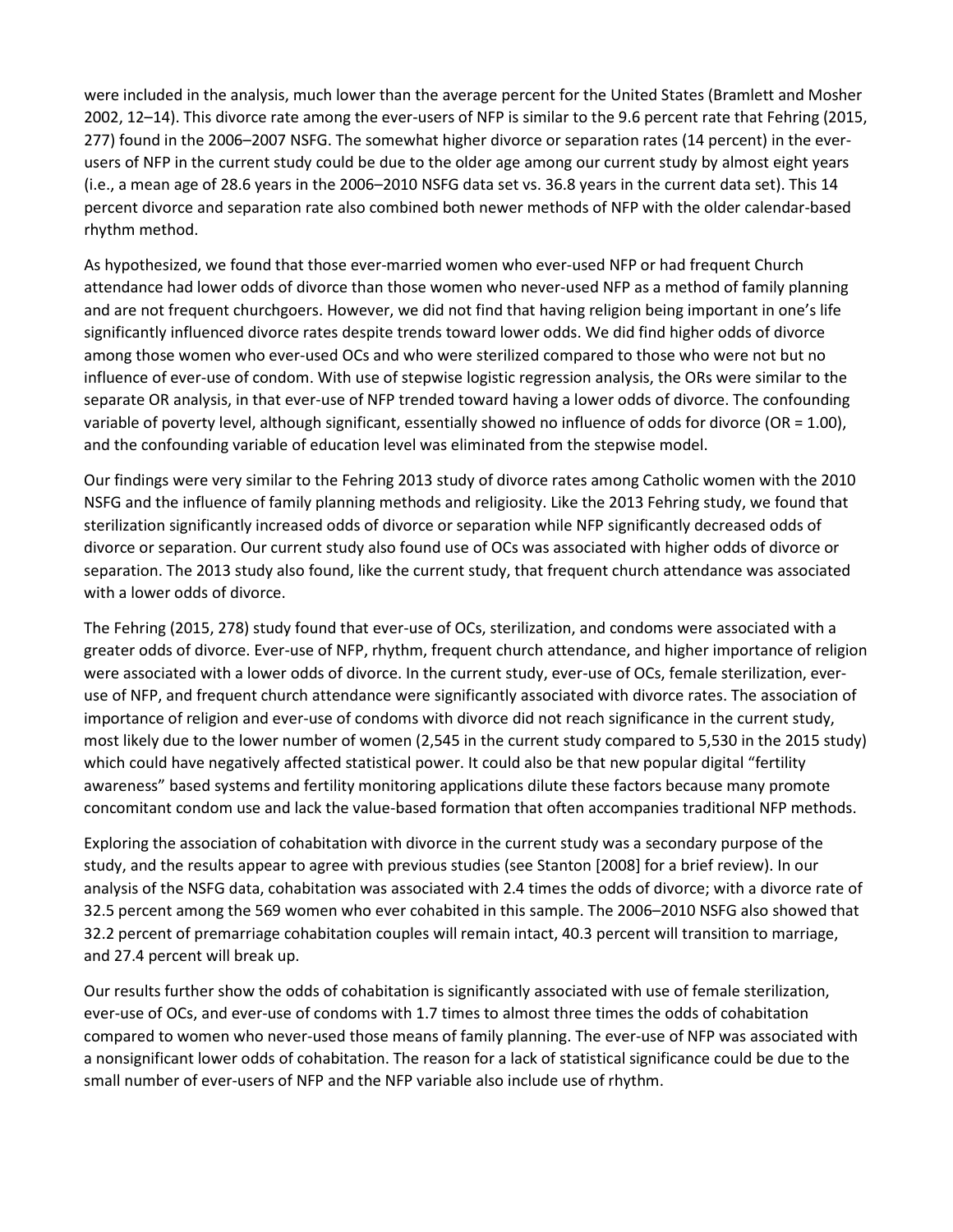Religiosity (i.e., both frequent church attendance and importance of religion) was a significant protective factor in that it provided 64 percent to 68 percent lower odds of cohabitation compared to women who do not attend church frequently or feel that religion is very important. With the logistic regression equation, the ORs are similar in that the contraceptive methods were associated with a higher odds of cohabitation, religiosity was associated with a lower odds of cohabitation, and ever-use of NFP tended to be associated with a lower odds of cohabitation but did not reach statistical significance. Note that the confounding variable of poverty level did not make the final regression model and education level had a very modest association with lowering the odds of cohabitation.

Whether the use of NFP is helpful to marriage because of marital chastity and PA is another question. One reason for this could be selection bias, for example, if couples who ever-used NFP have inherently better relationship skills that predispose marriage to a lower odds of divorce. However, even if NFP couples have better inherent relationship skills, the consistently large proportion of NFP users who perceive their marriage has benefited from the practice of PA (chastity) indicates they are further reducing their risk of divorce by using PA. When we combined the family planning methods that require PA (NFP and rhythm), we found the use of PA lowered the odds of divorce by 31 to 41 percent.

Certainly, factors unrelated to family planning choices, notably income and educational level of the woman participant, might be influencing factors in both cohabitation and divorce. In our study, both of these factors had a much lower level of influence than that of contraceptive use and religious practices.

Our study was not without limitations. First, in the literature review, most studies had one or more limitations, including use of convenience samples, small size, low response rate, and use of nonvalidated measurement devices that precluded generalized conclusions. A limitation of our new analysis is that the number of NFP users in this study was low. Although we used every woman who ever-used NFP in the data set, this was still underpowered. Further research could combine those women who are currently using NFP methods in previous NSFG data sets and thereby obtaining greater statistical power. It should also be noted that this study investigated "ever" use of NFP, not consistent use. It might be that consistent use of NFP could have an even greater effect than ever-use.

Another limitation to understanding the association of divorce and cohabitation with PA is the extremely small number of women who currently use NFP. This could prove challenging even with combining data sets, since only 0.1 percent of the women in the data sets are current-users of NFP. Finally, there are NSFG data sets that involve reproductive age males, but questions about family planning options are not asked. Another future research direction could investigate males and their use of NFP and PA in their married lives. Even better, studies could involve both the husband and wife in the use of NFP, similar to the earlier studies by Fehring and Lawrence (1994, 18–19). Finally, the variable of importance of religion has decreased over the decades, and there are now more "nones" (i.e., no religion indicated) than Catholics. Determining whether those couples with no religion have greater odds of divorce would be of interest.

Another difficulty in researching NFP and divorce is that the ever or current use of NFP response is a point in time that provides limited information. Longitudinal studies following relationship dynamics, couples' perceptions of their choice of family planning methods, ideally large enough to see the associations between those choices, and divorce and cohabitation would no doubt provide useful insight for both individuals and society as a whole. Toward that, it would be interesting to see trends over a number of recent data sets from NSFG.

Finally, in contrast to contraception where fertility is simply blocked, suppressed, or when fertility is rendered inoperative via sterilization, NFP, and the perspective one has toward PA can be integrated into a couple's life to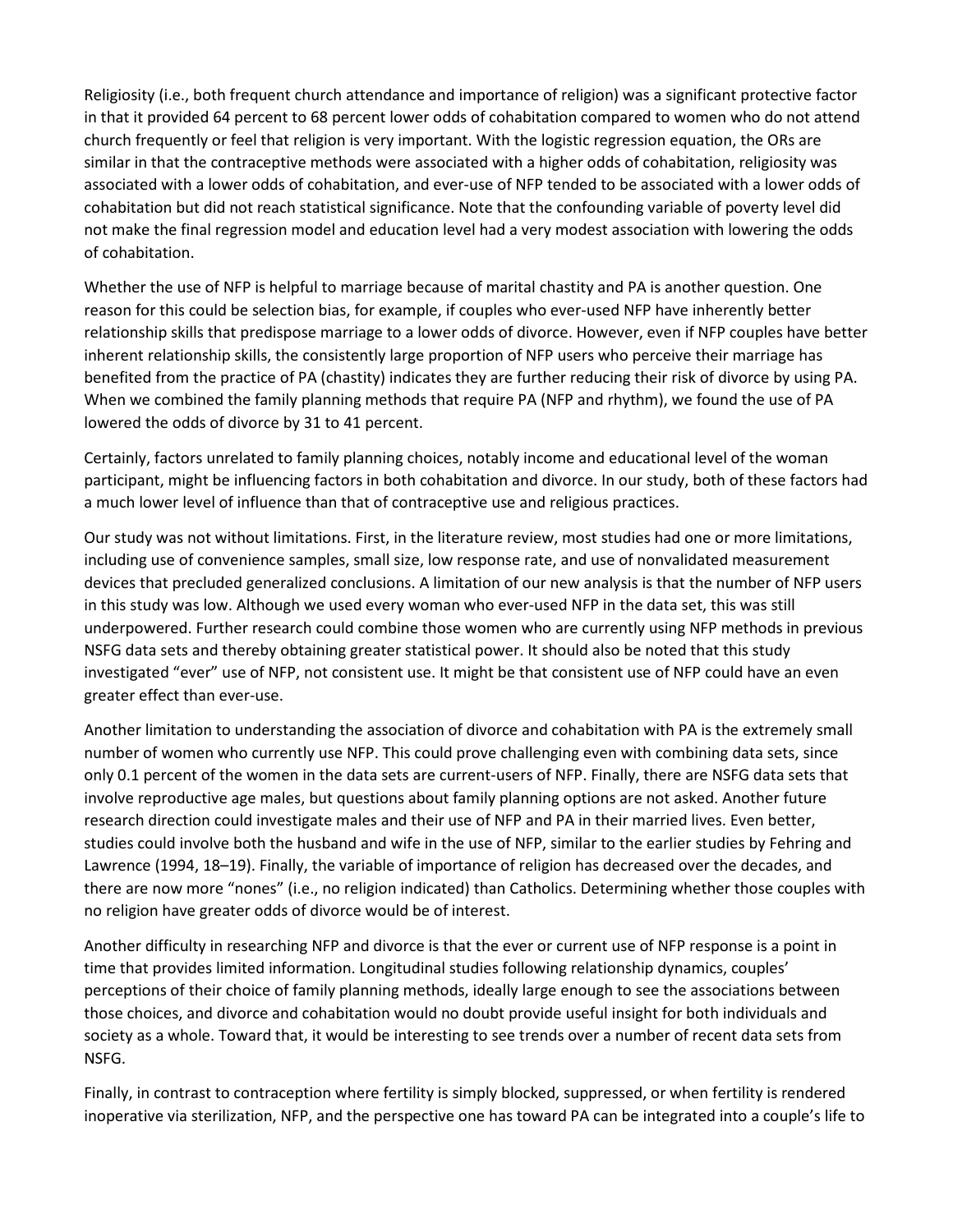varying degrees, and this may shift day to day and year by year. Some women use NFP as just another type of contraception, others use it because it has no side effects, while others use NFP for deeper reasons; for marital benefits and/or religious and spiritual benefits (Fehring 1995, 221–23). The sacrifice required by the husband using PA also may influence the marital dynamics increasing the respect and devotion of the spouses for each other, but this requires further study. This deeper level of integration of NFP may be associated with lower divorce rates.

In conclusion, there is evidence that the use of NFP and PA is helpful for marriage and as expressed by Dr. Ogino (1934, 98–80) is "useful for the maintenance of the peace of the married couple." We found that those evermarried women who ever-used NFP or frequented church had lower odds of divorce than those women who never-used NFP as a method of family planning and were not frequent churchgoers. We also found evidence of higher odds of divorce, separation, and cohabitation in couples using sterilization and other forms of contraception.

# Declaration of Conflicting Interests

The author(s) declared no potential conflicts of interest with respect to the research, authorship, and/or publication of this article.

# Funding

The author(s) received no financial support for the research, authorship, and/or publication of this article.

# References

- Barroilhet, Sergio, Camila, Señoret, Mallea, Ximena, Fritsch, Rosemarie, Vohringer, Paul, Arraztoa, Jose´- Antonio. 2018. "Marital Functioning in Couples Practicing Periodic Abstinence for Family Planning." The Linacre Quarterly 85, no. 2: 155–16. doi: 10.1177/0024363918764950.
- Borkman, Thomasina, Shivanandan, Mary. 1984. "The Impact of Natural Family Planning on Selected Aspects of the Couples' Relationship."International Review of Natural Family Planning 8:58–66.
- Boys, Grace A. 1988. "Factors Affecting Client Satisfaction in the Instruction and Usage of Natural Methods." International Journal of Fertility Supplement 33:59–64.
- Bramlett, Matthew D., Mosher, William D.. 2002. "Cohabitation, Marriage, Divorce, and Remarriage in the United States." National Center for Health Statistics: Vital and Health Statistics 23, no. 22: 1–93.
- CCC (Catechism of the Catholic Church). 1994. Vatican City: Liberia Editrice Vaticana.
- Fehring, Richard Jerome . 1995. "Toward a Model of Fertility Integration." In Life and Learning IV Proceedings of the 4th Annual University Faculty for Life Conference, edited by Koterski, Joseph , 216–29. New York: Fordham University Press.
- Fehring, Richard Jerome . 2013. "Under the Microscope: The Influence of Ever Use of Natural Family Planning and Contraceptive Methods on Divorce Rates as Found in the 2006-2010 National Survey of Family Growth." Current Medical Research 24, nos. 3–4:12–16.
- Fehring, Richard Jerome . 2015. "The Influence of Contraception, Abortion and Natural Family Planning on Divorce Rates as Found in the 2006-2010 National Survey of Family Growth." The Linacre Quarterly 82, no. 3: 273–82.
- Fehring, Richard Jerome . 2016. "In Depth-under the Microscope: Marital Dynamics of Practicing NFP." The Linacre Quarterly 83, no. 1: 105–14.
- Fehring, Richard Jerome . 2019. "Influence of Current Contraceptive Use on the Abortion and Sexually Transmitted Disease Rates among Adolescents." In Life and Learning XXVII, Proceedings of the Twenty Seventh (2017) Conference of University Faculty for Life, edited by Koterski, Joseph , 205–21. Bronx, New York City: Fordham University.
- Fehring, Richard Jerome, Bouchard, Thomas, Meyers, Maria. 2017. "Influence of Contraception Use on the Reproductive Health of Adolescents and Young Adults." The Linacre Quarterly 85, no. 2:167–77.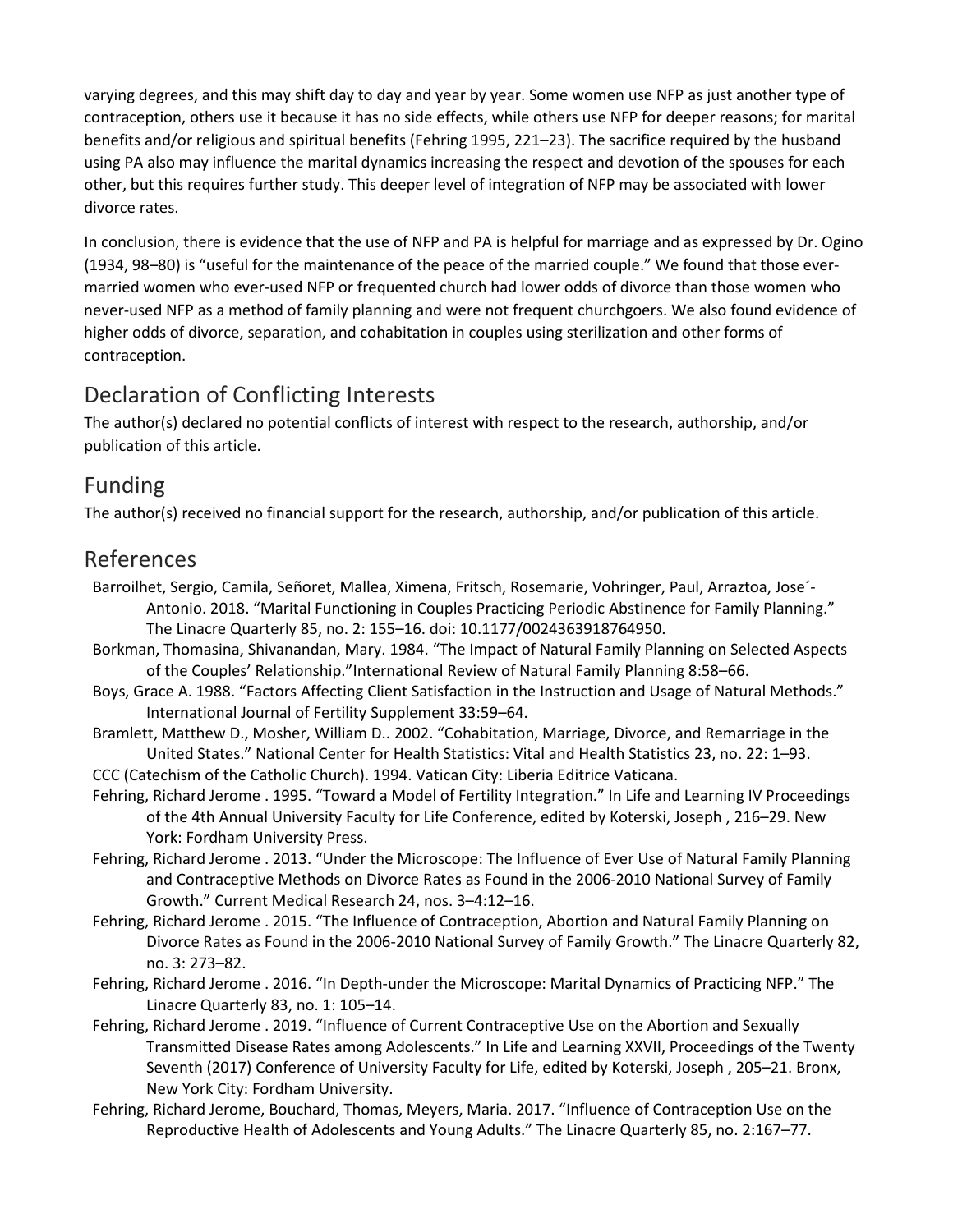- Fehring, Richard Jerome, Bouchard, Thomas, Meyers, Maria. 2018. "Influence of Current Contraceptive Use on the Abortion and Sexually Transmitted Disease Rates among Adolescents." In Life and Learning XXVII. Proceedings of the Twenty Seventh (2017) Conference of University Faculty for Life, edited by Koterski, Joseph , 211–31. Bronx, New York City: Fordham University.
- Fehring, Richard Jerome, Lawrence, Donna M.. 1994. "Spiritual Well-being, Self-esteem, and Intimacy among Couples Using Natural Family Planning." The Linacre Quarterly 61:18–29.
- Fehring, Richard Jerome, Lawrence, Donna M., Sauvage, Catherine M.. 1989. "Self-esteem Spiritual Wellbeing, and Intimacy: A Comparison among Couples Using NFP and Oral Contraceptives." International Review of Natural Family Planning 13:227–36.
- Fehring, Richard Jerome, Ohlendorf, Jennifer. 2008. "The Influence of Religiosity on Contraceptive Use and Abortion in the United States." Life and Learning 17:398–416.
- Fehring, Richard Jerome, Schneider, Mary. 2014. "Comparison of Abstinence and Coital Frequency between Two Natural Methods of Family Planning." Journal of Midwifery and Women's Health 59:528–32.
- Finley, M. 1992. "The Dark Side of Natural Family Planning." America 164:206–7.
- Fragstein, Martin von, Flynn, Anna, Royston, Patrick. 1988. "Analysis of a Representative Sample of Natural Family Planning Users in England and Wales, 1984-1985." International Journal of Fertility 33:70–77.
- Haglund, K. A., Edwards, L., Fehring, R., Pruzynski, J.. 2011. "Religiosity and Sexual Risk Behaviors among Latina Adolescents: Trends from 1995-2008." Journal of Women's Health 20:871–77.
- Haglund, K. A., Fehring, R. J.. 2010. "The Association of Religiosity, Sexual Education, and Parental Factors with Risky Sexual Behaviors among Adolescents and Young Adults." Journal of Religion and Health 49:460– 72.
- Hilgers, Thomas W. 1991. The Medical Applications of Natural Family Planning. Omaha, NE: Creighton University Natural Family Planning Education and Research Center.
- John Paul, II, Pope. 1984. Reflections on Humanae Vitae. Boston, MA: Daughters of Saint Paul, 61–80.
- John Paul II, Pope . 1995. Evangelium Vitae (The Gospel of Life). Saint Paul, MN: The Leaflet Missal Company, #13.
- Klann, Notker, Halweg, Kurt, Hank, Gerti. 1988. "Psychological Aspects of NFP Practice." International Journal of Fertility 33:65–69.
- Marshall, John, Rowe, Beverly. 1970. "Psychological Aspects of the Basal Body Temperature Method of Regulating Births." Fertility and Sterility 21:14–19.
- McCusker, M. Peter . 1977. "Natural Family Planning and the Marital Relationship: The Catholic University of America Study." International Review of Natural Family Planning 1:331–40.
- Muise, Amy, Schimmack, Ulrich, Impett, Emily A.. 2016. "Sexual Frequency Predicts Greater Well-being, But More Is Not Always Better." Social Psychological and Personality Science 7, no. 4: 295–302.
- Oddens, B. J. 1999. "Women's Satisfaction with Birth Control: A Population Survey of Physical and Psychological Effects of Oral Contraceptives, Intrauterine Devices, Condoms, Natural Family Planning, and Sterilization among 1466 Women." Contraception 59:277–86.
- Ogino, Kyusaku . 1934. Conception Period of Women. Harrisburg, PA: Medical Arts Publishing, 79–80.
- Paul VI, Pope . 1968. Humanae vitae (Of Human Life). Boston: Pauline Books, #21.
- Rhomberg, Walter, Rhomberg, Michaela, Weissenbach, Hubert. 2013. "Natural Family Planning as a Family Binding Tool: A Survey Report." Catholic Social Science Review 18:63–70.
- Rodriguez, Dana, Fehring, Richard. 2012. "Family Planning, Natural Family Planning, and Abortion Use Among U.S. Hispanic Women." The Linacre Quarterly 79, no. 2: 192–07. doi: 10.1179/002436312803571429.
- Sinai, Irit, Arevalo, Marcos. 2005. "It's All in the Timing: Coital Frequency and Fertility Awareness-based Methods of Family Planning." Journal of Biosocial Science 38:1–15. doi: 10.1017/S0021932005027227.
- Smith, T. W. 2006. "American Sexual Behavior: Trends, Socio-demographic Differences, and Risk Behavior." National Opinion Research Center University of Chicago GSS Topical Report No. 25. http://gss.norc.org/Documents/reports/topical-reports/sextrend042-13.pdf.